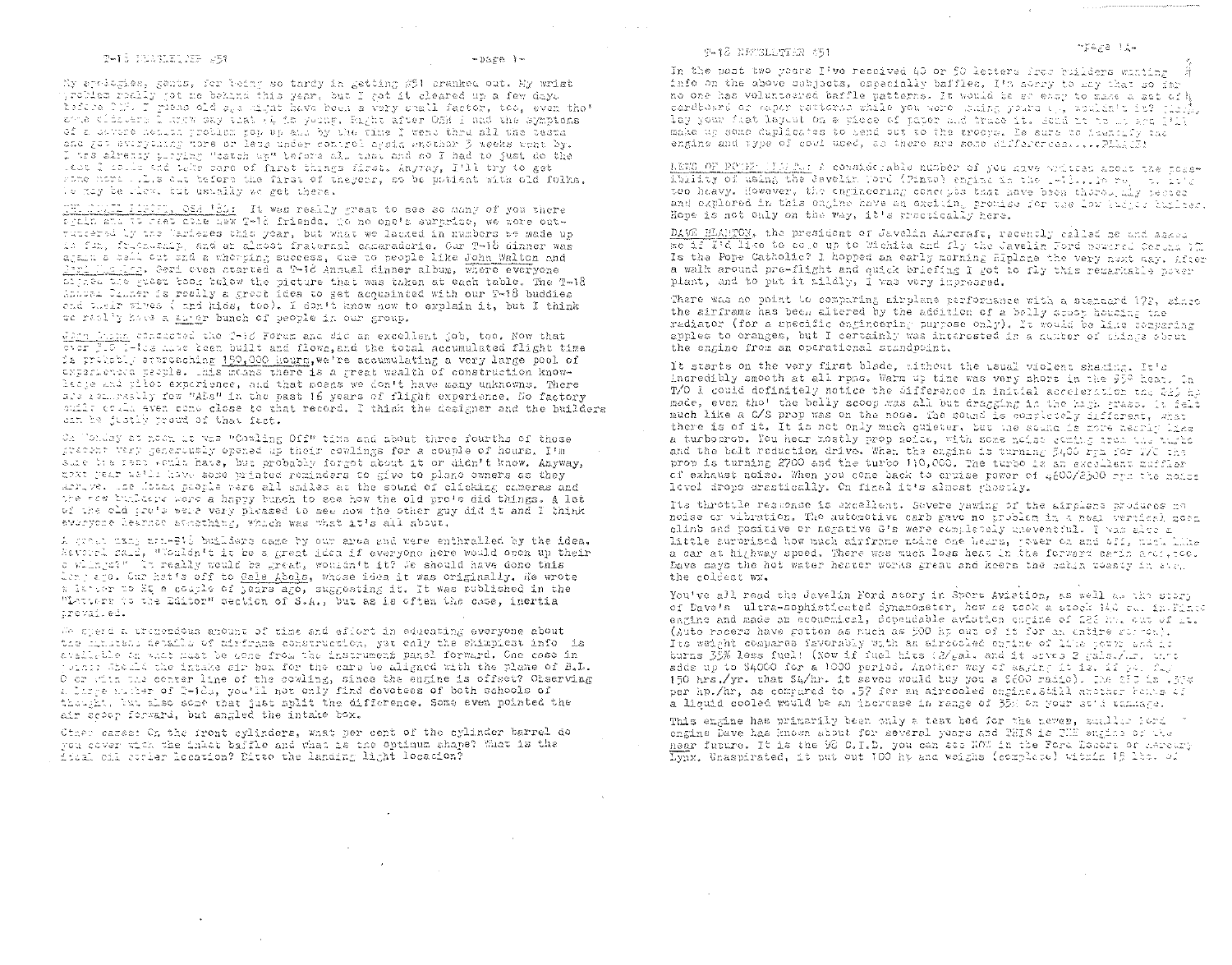work the company of the company of the company of the company of the company of the company of the company of

a Cant. 0-200 (isp kp). In 1981 the CID will go to 110, will have a Porsche turbe as factory ettion, will gut out 150 np, and with coolent, radiatots, etc. weight condiderably less than a Lyc. 150 no 0-320, and you can hang it in your turuhas ier lasa tima \$2000! Nersovar, you won't need a prop extension, it 15 Flug aimencionally smarl (20"w x 32"1 x 22" call), do it will not only go easily inside the present Wiery cowl and still have room for radiator(a).

fill is take prolonged running at high rom? The anawer is a resounding Y2S! Ford randomly ticks this engine off their production lines (in Europe, where the engine has been produced for several years) and rund them WIDE OPEN for 3500 heurs! All engines are balanced to parfection. If one of them has the ill patest wikretief they junk it, along with all accessories. (You'd have to st lendence it to believe how smooth the onjine is. Like an olectric mover. The secret is lave retains the flywheel and the turbo does the rest).

One of the things I learned was that turbocharging actually adds to engine life, santr ry to repular opinion. Turbocharging GUEATLY reduces reaiprocating loade and thus gives longer life, as hundreds of thousands of turbocharged sar expers already know. There are many thousands of turbocharged trucks that statisfulaly tull 29 lbs. of boost (si"), while Dave's engine operates at a very tiaert 5 lis. boost (42" for 7/3). Sucking air into an engine accontuates the garer an -power aff recip loads, while a turbo will slmost "blow" a piston down,

I've mit the mijalights, but if you want the complete story I'd suggest you get Jeveliz Aircraft's 35 info pack, complete with 7 torque charts, as drawn by Cave's super dyno. It's really an education, I promise you. The address is Ploi Rer (618), Wichita, KS, (7218,

to which there in PROPS: I didn't get to fly my T-16 to OSH, as a volunteer hel er ascirentally knocked a hunk out of my prop. Dean Cochran louned me ais entra Ossaidy prop, but I ran out of time, While talking to Bill Cassidy acout a mem proplaid learning it takes about 6 months to get onel he told me of has pleas to sell a prop Whit" to builders at a considerable price reduction. Mis grop kat is a prop blank, with a pre-drilled hub, and finish-profiled on the thrust side, with all but about 1/8" of wood removed on the other side. Using sincle hand tools and a vibratory finish sander, the builder completes the profiling ama finish sanding. The prop is then varnished, tipped with fiberglas, the brianced. he furnishes an excellert 21 page manual with the kit, that takes the builser step by step to the final balancing and it is profusely illustrated by urrutars and thotographs. It looks easy. All materials and several of the thule are serplied with his hit (for 5240).

l found the bodilet an education and I'm looking forward to making a spare propthis soming times. As I've said before, I'm really sold on Cassidy's Pacesetter grap on my 160 hp. engine. It gives he a measured 1.A.S of 197 mph at 2725 rpm was plas on Henr Paser's Mustang II that clipped off 225 mph on 150 hp at OSH ing and the Panasary Efficiency Contest.

Wille a sood yrdy is nore wasily damaged than a metal one, it's much lighter and I can have at least 2 (and haybe 3) of them for that a new metal prop would cest te. Arove all clas. I like the peace of mind that it gives me. A cut-down and revitabled metal grop can be lethal if it isn't tested to define the rpms that can chuse it to solf-destruct, as most of you well know.

I'm not low-rating other wood props. I have had experience with Cassidy's, so I'm aimply poosing on my personal epinion. I'd like to publish other builder's finality with their grops. Be sure your than is accurate when taking data. I would state I take about 5 runs and then find the average speed. Use a common spot on the The 1.1 to start and stop the time. Also, if you'll fly the airplane loaded

 $\alpha$ 

well towards the aft OG limit for that little bit extra speed.

GRONDENG OF TEINE TO AIRFRANT: It's a very basis thing, but perhaps it's often negiected. My lit hp engine is a high compression cagine sat riquires a geared starter to take tara compression with duthority. Jer the gast peveral norths it has been a pain to start (intermittent y). I took everything aff the airplane and had it checked item by item. All to no avail. Mitti-Eting these items pointed to a power deficiency problem, bet sex the battery and the starter. The problem was finally tracked down as an inadequate ground between the engine and airframe. By adding a flat brailed wire between the cocessory case and the upper landing gear bolt the problem was elaminated.

When we had "cowls open" at OSH I noticed that only 2 of the P-18s there had used any engine to airframe grounding wires. Discussing this with an old pro mechanic from the '20s and the '50s, he told me they really had tradele starting the big radials when they first came on the scene... until they thed things together with multiple braided grounding straps. He also rais auto recers weing magnetos could not get anywhere near top rpms without grounding to the frame. In fact, he said they found the trouble while running the engine in the dark and saw sparks junging from the engine to the frome at high power, so maybe this really isn't a little thing. If any of you have any seal-monal info on the subject, lot me know, glease.

OFFSET CONTROL STICKS: This subject has been mentioned before, but I think no's worth repeating. I'd sure recommend the offset sticks if you're building a standard vidth T-18. Every time I get a big guy in the right seat and let him fly he nearly rolls us when he pulls the flap mandle (even the' hrief mim in advence). If you are carrying any left atleron on approach it's a problem. It's a big help on the left side, too. If you are shall you'll probably tell yourself you don't need it, but I guarantee that the first guy you'll have in there will be a giant. When and if you go to sell it it's sllesd pipe cinch that the sotential buyer will be 6'5" and weigh 260 lbs. The problem is reallythe tunnel on the left side and on the right it's the distance between the flat handle and the stick.

NEW APPFOIL LAYCUT: On the following page you will note that we have a table of ordinates for the new airfoil. In case you go thru the complete ball of wax yourself and make your own ribs, etc. I'd like to refresh you on a very basic, but significant point: If you will look at your nose rib drawing very closely you will see that the rib and the skin are shown. Remember that your form block must fir inside of the rib. The airford ordinates are never the form block site, so don't make the mistake of making your form blacks the aide of the ordinate layout. Your ribs would be taller than the spar and also too long. Visualize the rib as being the exact size of an airfoil shaped door opening. It must fit that "door" snugly. That door opening is the wing shin. Now you must remove the rib thickness from the form block all around. So how in the world do you scribe a line either .025 or .032 in from the outer edge of your template? Here's one way.

Take a small piece of scrap of the same thickness of the rib stock. Take another piece of scrap of any thickness (but preferably much thicker than the rib stock. Now either rivet them together or use a small c clamp to helm them very tightly together. (second piece will be somewhat longer than the one that's the thickness of the rib stock). Now you have a simple little marking gauge. Just hold the longer piece tightly against the outer template edge as you slide it along and hold your scribe against the inner piece and you can make a good, sharp line to go by. Don't forget to lean the scribe at an angle, so you aren't marking more than you should. It's easier to do than tell about it.

 $\hat{\sigma}^{\dagger}$  ,  $\hat{\sigma}^{\dagger}$  , consider verticity of these states

 $\Delta \sim 10^{-11}$ 

**Service Construction**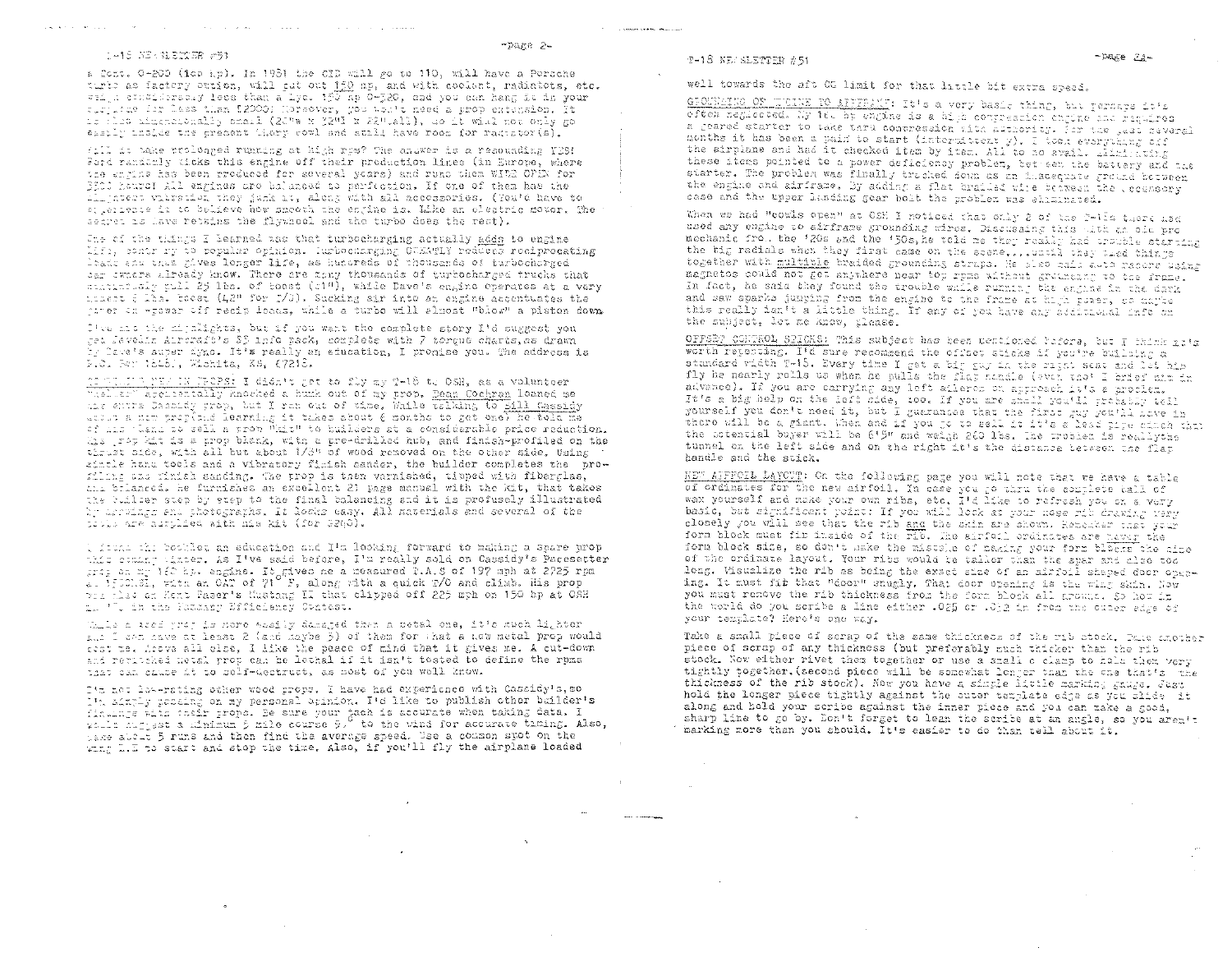### OFTIONAL WING PROFILE

The following coordinates describe an airfoil which is a modification of the  $(3, -1)$  used on the standard T-16. Only the nose rib portion has been<br>charged by lnoreasing the leading edge curve. The nose shape is nearly identical to the GAN-2. According to extensive NASA computer studies it should give improved stall performance and a slight reduction in drag at cruise. These coordinates can be substituted in place of the coordinates given on drawing 547. They are all given in inches for a 50 inch chord.

### LDS-4-212 AIRFOIL COORDINATES

|                 | <u>_x</u> | $z_{\text{U}}$ | $z_{\rm L}$                |
|-----------------|-----------|----------------|----------------------------|
| 1               | 0.0       | °0691          | $\star$ , $\circ$ 0661     |
|                 | 0,100     | $-737$         | 2742                       |
|                 | 0.250     | .7290          | $ *4377$                   |
|                 | 0.625     | 1,1364         | .,6554                     |
| 23456789        | 1.250     | 1,5750         | ـ864 ه                     |
|                 | 1,875     | 1,8881         | $-1.0125$                  |
|                 | 2,500     | 2.1363         | $-1.1340$                  |
|                 | 3,750     | 2,52.2         | $-1.3305$                  |
|                 | 5.000     | 2,8248         | $-1, 4860$                 |
| $\mathbb{R}^2$  | 6.250     | 3.0693         | $-1,6130$                  |
|                 | 7.500     | 3.270          | $-1,7184$                  |
|                 | 5.750     | 3.440          | $-1.8060$                  |
|                 | 15.000    | 3.533          | $-1.872$                   |
| 3.44            | - 12.500  | 3.800          | $-1.968$                   |
| 15              | 15.00     | 3.938          | $-1.995$                   |
| 16              | 17.440    | 4.016          | $-1,9710$                  |
| 17              | 19.960    | 4.009          | $-1.8950$                  |
| 18              | 22.150    | 3,940          | $-1.7787$                  |
| 19              | 25.000    | 3.7871         | $-1.6294$                  |
| 20              | 27.515    | 3,5635         | $-1.4669$                  |
| 21              | 30.03     | 2.2514         | $-1.2963$                  |
| $\overline{z}$  | 32.54     | 2,9503         | $-1.1335$                  |
| 23              | 35.045    | 2.5793         | - 19710                    |
| $^{2}$          | 37.525    | 2.1308         | .83.01                     |
|                 | L0.04     | 1,7539         | <sub>a</sub> 64,97         |
| $\frac{25}{25}$ | 42,535    | 1.3176         | ಕನಿತಿ,                     |
| 27              | 45.025    | -8792          | 8ئ∠3ء                      |
| 28              | 47.51     | 56،44ء         | .1636<br>-                 |
| 29              | 50.00     | ن.             | $\Omega$<br>$\overline{ }$ |

To layout the airfoil, scribe a straight line 50 inches long on a piece of aluminum sheet. Mark off the stations (column X) along this line and draw perpendicular lines at each station. Z<sub>1</sub> dimensions describe the upper surface and Zr the lower. For convenience, stations for both upper and lower surfaces are the same. Note that this airfoil exactly fits the spars. Rib form blocks must be made smaller by the amount of rib thickness.

The wing incidence on the T-18 is +1 degree. For 160 and 180 hp installations, the incidence should be set at zero for minimum fuselage drag. This requires changing the spar angles and the rear spar fitting.

From Pete Bock, 5972 Jan Mar Rd. , Falls Church. VA. 22011.

Dear Dick, I promised you a drawing of the gear Extension for the standard T-18 landing gear. The drawing is self explanatory. Hote that it must be heattreated, else it will acquire a nuce bow on landing. It is a cheap solution to the extension problem for those that built their abip with the sactt genr. It's well worth the

GEAR Lea Extension effect and minor expected by achieves the same MAT'L. : 4130 STEEL . 375" PLATE

MEAT TREAT TO 181000 PSI

Ed: Note that the ext'n moves wheel f'wd some, too,

 $\beta$ c $\angle$ t

INHEE TWO.  $252$ 

BREAK ALL CORNERS, ROUND CORNERS Pete told me that several builders his SHOWN TO ASSURE CLOCKE CHIPER area have done this with excellent results. CLEARANCE  $\prime 7$ Newsletters 49 & 50 have cetails of a similar extension for the longer gear, which noves the wheel center forward only.  $2.65'$ 

 $.313$  Autes  $h^{37}$ ARLE BOLFS 125 HOLE WHEEL REIANNER

Thanks Pete. At OSH a poll indicated that the longer gear was much more desirable. Several said with the short gear you could put the tail sheel on and fly clear across the airport with the main gear still off the ground without stalling the airplane. I feel landing deceleration is much more rapid with the longer gear and definitely improves short and ruff field performance.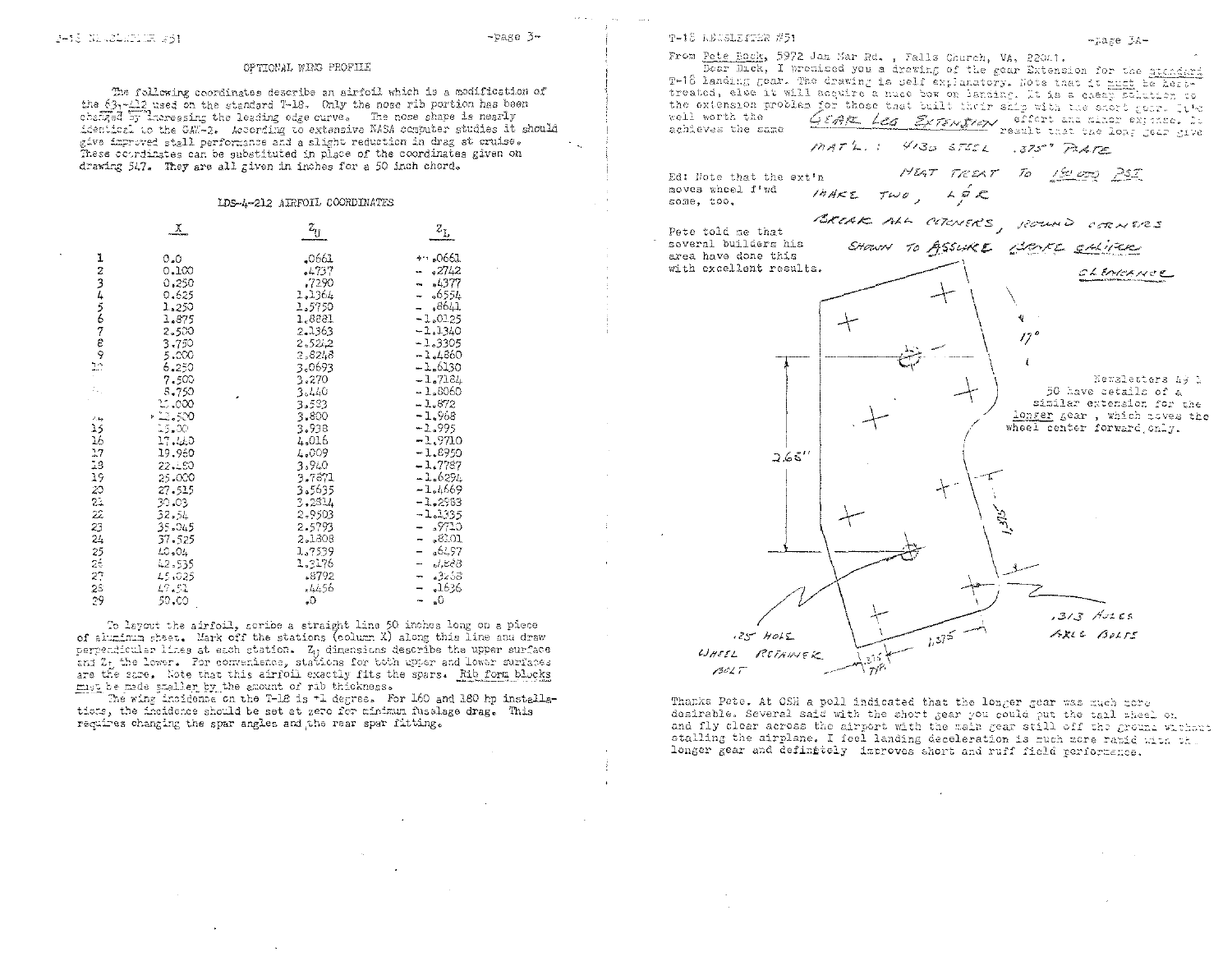T-18 NEWSLETTER #51

 $-$ page  $4-$ 

 $\neg$ page 4A $\neg$ 

XEWSLETTER INDEX OF SUBJECT MATTER IN ALPHABETICAL CRDER:

Feb. 5, 1980

A CARACTERING ASSAULTED COMPONENT PRODUCT COMMON ART OF A CONTRACT COMPANY OF THE ACTIVITY OF A STATE AND COMP

Tear Tick,

Thank you for sending the newsletters out so fast, I really appreciate it. I have just made a quick index on the earlier N.L. and since I haven't started construction vet I'm not sure which of the items supercede older ones. If it's any help though here's a copy. By the way "x" refers.

\*\* \*\*\* confanced N.I. of 1-12..

Aluminum+ Cutting 13-2<br>Peburring 35-7 Tetalworking x-8,34-3,35-1 Assemblies:  $\begin{array}{l} \begin{array}{c} 2 & 2 & 3 & 5 & -7 \\ 3 & 4 & 5 & -3 \\ 5 & 4 & 5 & -3 \\ 5 & -3 & 3 & -5 \end{array} \\ 3 & -5 & -3 & -5 \end{array}$ .573 x-9<br>1601 20-2  $622 x-31$ Bartery Box: 23-2 Benting: see Porming Erikes: x-22,19-1, 38-3 Buikheads: see Fuselage Frames Canopy: 16-5 Center of Gravity Measurements: 26-2,27-7 Chromating: 20-2,16-1 Ensine & Prop. Info: x-10,16-3,18-4,19-2,21-7,22-3,26-1,  $22-3-5,31-5-6,32-3-7,33-4-6,34-1,35-26,5,36-3,38-3,39-8$ <br> $-2-16,41-5,42-3,43-2,37-2-6$ Exhaust Systems: 15-3,19-2,29-1,32-6,44-2,37-7. Firewall Fittings:23-2.32-8  $F1$ che Boards:x-22,16-2 Folting Wing: 42-1 Form Blocks: x2-6 Firming: X-6, 19-3, 17-6, 21-1, 22-5, 28-5, 30-2, 34-5, 39-5, 43-4.<br>Fuel, Systems & Tank: x24&31, 21-3, 22-2, 29-3, 36-5, 37-1&5, 38-1 Pusslice Frames: x-8, 13-3, 14-3, 17-6. Heat Treating: 28-6,42-3,43-5. Horizontal Tail: 14-2.17-2. Instrument Pamel: 20-3,23-2,39-8,41-7,28-7.<br>Corgles: 29-5.35-1. Juniseat: 35-9 Lanling Gear:x-21&28,28-1,31-7,32-3,35-2,39-1. Landing Light: 42-2

Maintenance: 27-9,42-6 Material List: x-17,35-2,38-9 No Mifications: Horizontal Tail 39-3.27-1.30-1.32-4 Fuselage 42-5 011 System:  $25-183, 26-2, 35-10, 37-2$ Painting:  $28-3$ ,  $32-1$ ,  $24-2$ ,  $38-4$ ,  $41-4-8$ . Pitot Tube:  $37-2$ Propeller: see Engines Push-Pull Tube:  $14-3$  $Rips: x-5, 21-1, 30-2.$ Rivets & Riveting x-1&10, 18, 20, 23-25, 27&29, 14-4, 16-5 20-2<br>24-5, 25-7, 26-5, 28-6, 30-2, 32-1&7, 38-3, 40-1, 44-2. Seats: 20-1, 26-3, 32-1, 35-9. Skins: Aileron: 39-5 Fin:  $x-13$ Flaps: x-22, 21-4 Fuselage: x-2, 12, 22, 24& 31, 27-1, 28-4, 29-332-1. Rudder: 15-4 Wing: 23-6,25-7,32-9,39-6,42-2,26-3.<br>Soundproffing: 19-2,24-7.44-3 Tailwheel System: 29-2, 34-1, 41-1, 37-2, 42-5, 40-4-6. Templates:  $x-1$ ,  $3x5$ ,  $35-1$ .<br>Tooling:  $x3$ ,  $6x18$ ,  $42-4$  and  $9/73$  issue Sports Aviation. Trim System: 16-2,32-4,36-2,41-7. Tunnels: 13-4, 24-5, 36-1 Welding: 29-2,34-6.39-4. Wheelpants: 25-5 Windshield: also see. Canopy, 15-4, 31-8, 32-7 Wings: Rear Spar: 15-7, 14-4 Flaps:  $15-3$ Main Beam: 17-4 Attach Bolt: 41-7 Cap Cover: 25-6 602 Fitting  $:x-31$ Tips:  $16-3$ Working Tips: x-3,6,-9,33-1,35-1,38-2,39-7. 2222221 whenever you can find time.

I'm sure I missed some other things that may be needed but anyone that is interested enough in building the T-18 will surely read all the N.L.s anyway.

Thanks again Dick and I hope to see you at Oshgosh 1980.

- Deb

Bob Jaeger 2405 Melrose Melrose Park, Ill. 60164 312-455-0787

You might want to photocopy these two Index pages and put them as page I and 2 of your bound volume of T-18 Newsletters. Note that the new newsletter series from #45 onward are not covered in this index (Ed.)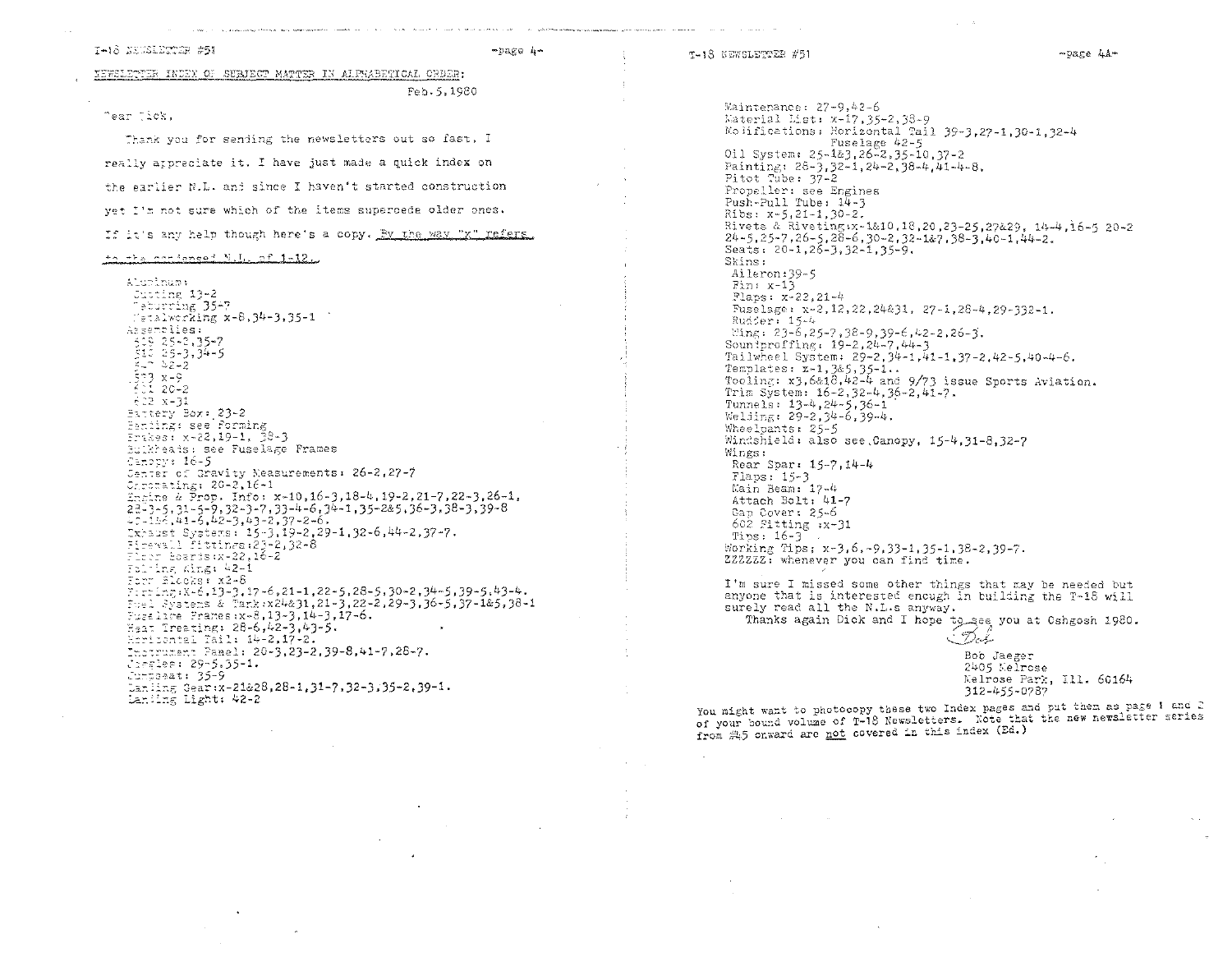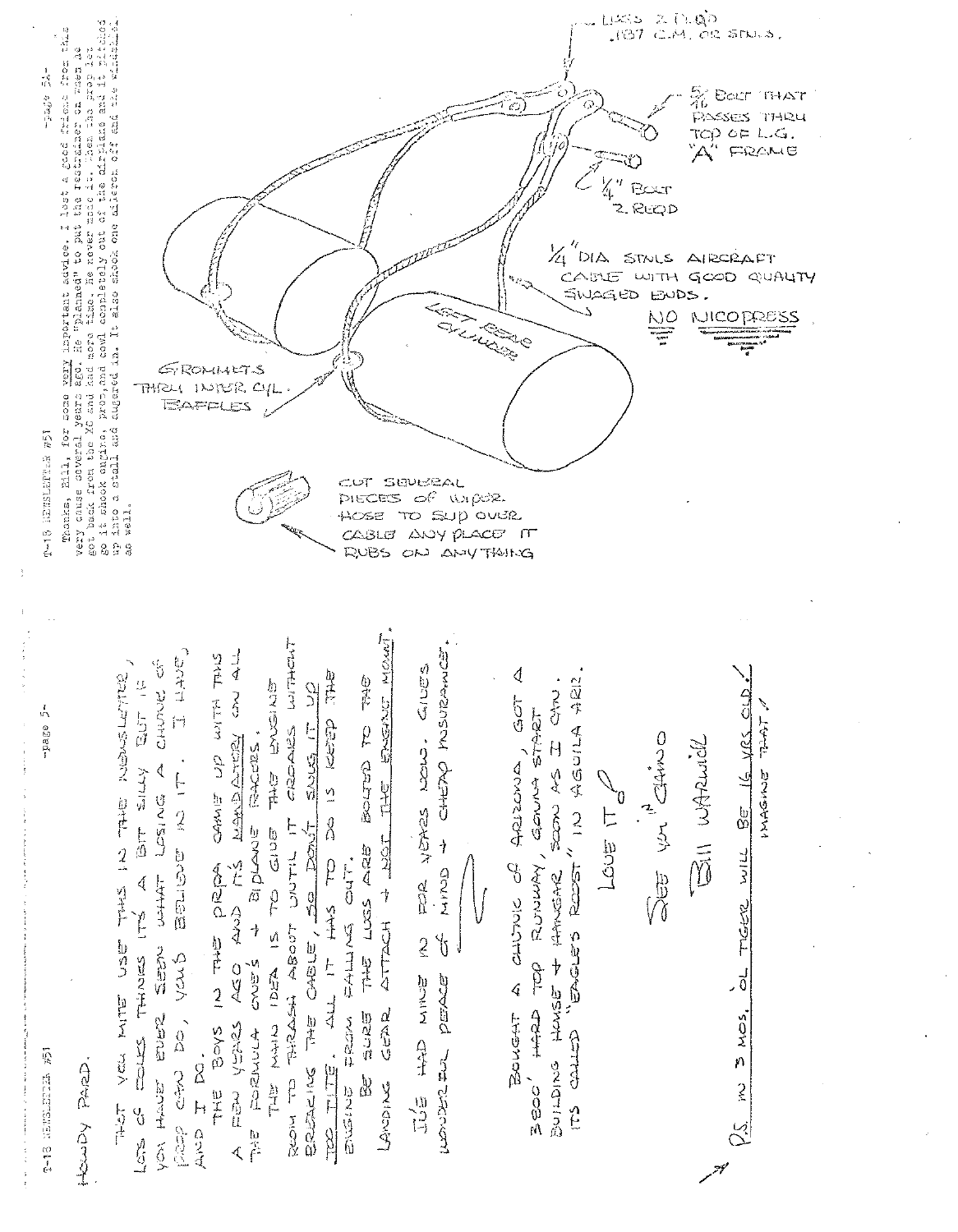氯胺 附白病  $\begin{bmatrix} 1 & 1 & 1 \\ 1 & 1 & 1 \\ 1 & 1 & 1 \\ 1 & 1 & 1 \\ 1 & 1 & 1 \\ 1 & 1 & 1 \\ 1 & 1 & 1 \\ 1 & 1 & 1 \\ 1 & 1 & 1 \\ 1 & 1 & 1 \\ 1 & 1 & 1 \\ 1 & 1 & 1 \\ 1 & 1 & 1 \\ 1 & 1 & 1 \\ 1 & 1 & 1 \\ 1 & 1 & 1 & 1 \\ 1 & 1 & 1 & 1 \\ 1 & 1 & 1 & 1 \\ 1 & 1 & 1 & 1 \\ 1 & 1 & 1 & 1 \\ 1 & 1 & 1 & 1 \\ 1 & 1 &$ 

**See G** 

ANCEL CR LINE MARIN Class shi Rhad Young, 703 Rank Ave., Lutchiala, 2017; 12: 2017; 12: 2018 Ave., 12: 2018 201<br>Andre 1.27 are dramma a smile for CDA again this year and showed their ship may get<br>in a control of the second

Am shile of thosk indicator can be a very valuable instrument for precisely<br>controlling rations on final warming buffet,..especially if you gradually "search"<br>into one of the light on final and wore a little careless about

计算法

with a surface can also be tied into the circuit and this could be used to international can also to international continue of a surface of stating on approach or flare was fixed as they continue also the stating of closur

distribution and a large produced notes

Sund am A of A indicator is also valuable for selecting the prover climb angle<br>and for speed control in turns. It might even save pour life if you had a power<br>failure and messed to maintain the best L/D without approaching

II jeu doslje have a corp of the Sept 175 S.A. and carlt get one from EAA HQ<br>I milionijani John Bergeson will yhotocopy specific articles for 200 per yer nage.<br>Hels the the viol you out indexes for Sport Avistion 1 adverti

FRE-CRATTLE. I CE NE BEETING POLICINAS we have had several hindred new builders<br>and Peans Perchasers come into our group in the past few years, perhaps it!s<br>take to egals define the sobpe, intent, and purposes of the nomin

Light Strict Strict Strict の Light

-mage 64-

derested on the tension settles and deressere the construction of the section of the section cor acouracy, even the incurs a delay.

The is stressful factor in ay writing the nesiction fact of series of the second of the writing in the second of the resolution of the series of the series of the series of the second of the series of the second of the ser

In light of the nove and to unmarize, please consider the norsiter in the<br>light of good friends and iellow builders embanding experiences may struct present<br>opinions. Don't see it in the light of an unimpedance to nee way him ever hasitate when someone asks him a question show dirightned. Mis let<br>the right answer right off the top of his a ead. As far as I'm concerned, he<br>knows the right way to solve any of the problems we face and others h MOSI CM RMILLE THE FROM SPARE In the last him we discussed one of the wise<br>collps to modificate the exact afstance from contains to chapter of the sparser<br>cellps to modificate the exact afstance from condice to chapter of

Te reject another saudion: Be sare and enect and througher informe (19) that?<br>been extribad on side only only Tt 15 <u>NOT</u> a right and Dath to Jos for booking.<br>It has happened, In case of demotivisel every thing on the Prot

HOBE CH HER ANDE OF ATHACK HUNDOATOR, AS I was multing the multing to write 4; an theory of the selections and a transformation is made to the last of the subsequence of the subsequence of the subsequence of the subsequenc

groopstis on saavion han manifement New, while you are tuing is the plan<br>to rian anasad on service ivens, Here are a few of those things to copital

Hearing CP III THIS Rad you considered bou and where to there is a jack in the set of the second and interest of the second and a period of a problem in the second second and the second the second and the second and the se

the their webserve to her websided the common order of the common of the control of the mean of the rest websided to her websided that or the mean of the mean of the mean of the mean of the mean of the mean of the mean of and corpeored where Since the writing, editing, printing, colleting, folding,<br>addressing, and mailing of several hundred newsletters each time is a one man<br>operation, I hote all of you will be tolerany of our imperfections Ń

Furse of all, the T-NS M.A.S. newsletters are an <u>informption exchange only</u>. We<br>axa face that or to the group, her its to up to the institutely is encoded to analyse of the choose to<br>axa face the to the group, her its is

- The strate crists of the corrections of a storm of a story of the state is a second of the state of the state of the state of the state of the state of the state of the state of the state of the state of the state of the

Alternative Co.

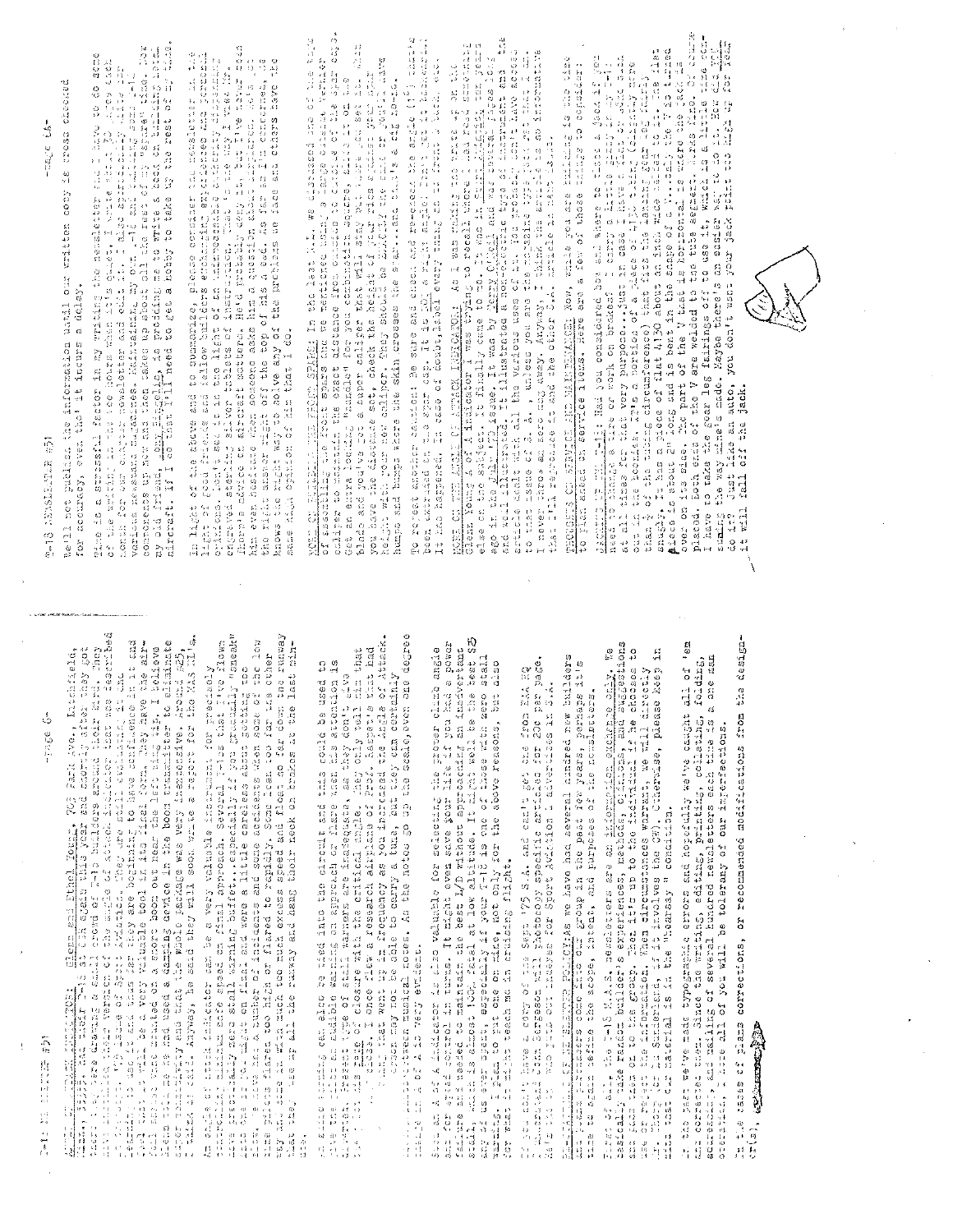Feb. 2011932

### Claam Diok,

Derri no so so long getting a forfer to you.

The interference in a market with a systems and nave been as the pulse a new for all kinds of airplanes, vust complex Tel calalorient work with the Pirts Factory on a new crossover Custor to meet the new poise reals and an currently supplying Then with systems for the S+2.

Fill this rus west me from envining but basic maintalnance ch m. c.m. T- 3. It still looks the same as it all ar Oshkosh The time hope to her hear fairless & upolstery before this Nears filed of the Winter torget ne into a capin neater. It's pris 2 (islanders by S"long neto onto ane tailpipe by an aerochamp. It works appet like an old VW beater- ward enough uncer Suver Eur cusis cuickly on ferdown.

.<br>'nu a motana memforms cuite well nore in the Busyar area.' Peter esseirs sterred here on his way nome to Australia from Contract<sup>i</sup>vest, He reckoned it dignit perform as well as his .<br>"Alé dun khen ge worked it out om a computer the censity alt was sillitar morning.

is's a prest pilot(does airshows in Aus, with his bird) and showed mainty mine rolled, say's it feals like his in manouvers, weive had it over the nump to the western slope several times. as cur sch is attending a flying college at Rangely, CO.

.<br>Tarbarint bask a few years trying to nurse a luscombe on Friend is dien that same nookbile there is just no comparison.

a frition tuel, some beggege, the wite & Fican leave Jetfco, I culme am sucur's 8 mon. go right up over the too and still be allmann, 701 han am 13,000 ft. The 200 millions dakes as noun go in the world with the government

where the form and the with a Cassicy GAXES prop. Silve is naring up a eEX65 for me now as I think I can still hat resofaciale int with petter economy. Selma from the old school. lashim shing myself to tet an enginelrun very tong above 2500. The current Shop winds crose to 2500 giving a true of 195 ( call+ trated by running with 2 Docenzals ).

ilscint cabk over this ietter it sounds boastfux, I gont mean it to be as a am just T-18ized and co-maink I was pretty clever. To have picked an airpiene 17 years ogo finat still suits me "cas . Elle Cassidy said it was the only plane ever restflown in the aca tendered condition.

Kasa up the great job on the newsletter,

Bast Regards,

Diean Coontan

They say that when it rains it pours. I ruess that's true, After vears of drouth trying to get some of our members to make un a sped index for plans and also a subject index on M.L. topics, we got in a Unick. I had received one from porte Melingy of the W.L. index and was in the process of coverns it and the M.T. we when outers came in. First was the one to got discrep, closely followed by received one from Elwer Hymen and still abother from one(whose name I loss). It had a notation at the top which began "Not in tile at time of typin-" and was dated 3/1/78. I apologize for lowing your mame and if you'll triv me a card and identify, I'd like to give you crodit. I usually scribble the denor s name on the back of articles, etc., as letters and articles frequently get separate. in the pile of T-18 stuff on my desk. Love Toll had sent me southe of cleasric<br>system schematics some time ago. I publicate one of them, but the other got "last in the grea of my desk for several months, but I'll have it in 552. Anyway hents, I do thank you for your time and trouble in compiling the lists. They are really a big help in researching a subject or finding a purticular drawing.

MING FLANS: For years l've kept my plans in a filing cabinet in my shop. I keep them in numerical order, with the drawing number on the upper left corner as I face the cabinet. The number is inverted of course, but this is no problem when I stand alongside the cabinet and look down. I've seen others use this nethod, union a box they'd built out of scrap plywicd for that purpose. Went that you have some good indexes to refer to it!ll be a shap to get a drawing out in jig time.  $+ + + + + + + \cdot + \cdot + \cdot + \cdot$ 

Another item we need very badly is an up to date material list. If some of you that aren't engaged in building your T-18 right now for one reason or another would so thru each drawing and list the raw material or parts needed for that particular sheet it would really help. As a suggestion, in figuring chest atople recuirements, don't forget to allow for flampes, atc., and to figure to the nearest rectangle size. Where there are several identical parts (i.e. flat hinges) it may be possible to save a little meterial by some dovetation of irregularly shaped parts. If there are material options (i.e. side skin thickness), so state.

by the way, I still get questions about Hi-Sisar rivets from come of the new builders. Yes, it IS chay to substitute sincreft bolts for Hi-Shears. If you have the tools and can get the Hi-Shears, sure, go ahead and use then, They are time savers, which is primarily why factories like 'em.

Anyway, if you've got some extra time right new to spend on the material list problem, it'll not only be greatly attrecistes, but it's also a meet excellent way to become familiar with the drawings, where the parts go, what sequence is used in assembly, part numbers, what tools are needed, etc. If you'd like to volunteer for some of this, please write me and I'll coordinate on who aces what drawings. In that way it won't be too big a burden for any one person.

Torque wrench use: Bolt torque is important on almost all aircraft applications. An experienced mechanic can make a pretty close guess by feel, tut if you are not really experienced it'd be a pritty good investment to buy a terque wrench. If you have a machanic buddy parhaps you can borrow one. Example: Do you know how much to torque the prop bolts on installing a wooden prop? Torque 'em too much and you'll crush the wood fibers. Too little and it'll slip and char the wood where it's in contact with the prop flange. The answer given in the nechanics handbook is 200-225 in./lbs., depending on density of wood used in the prop.

Cover picture this N.L. is Glenn and Ethel Young's T-18. I hore to have N.L.  $#52$  in the mail in about a month. Adios.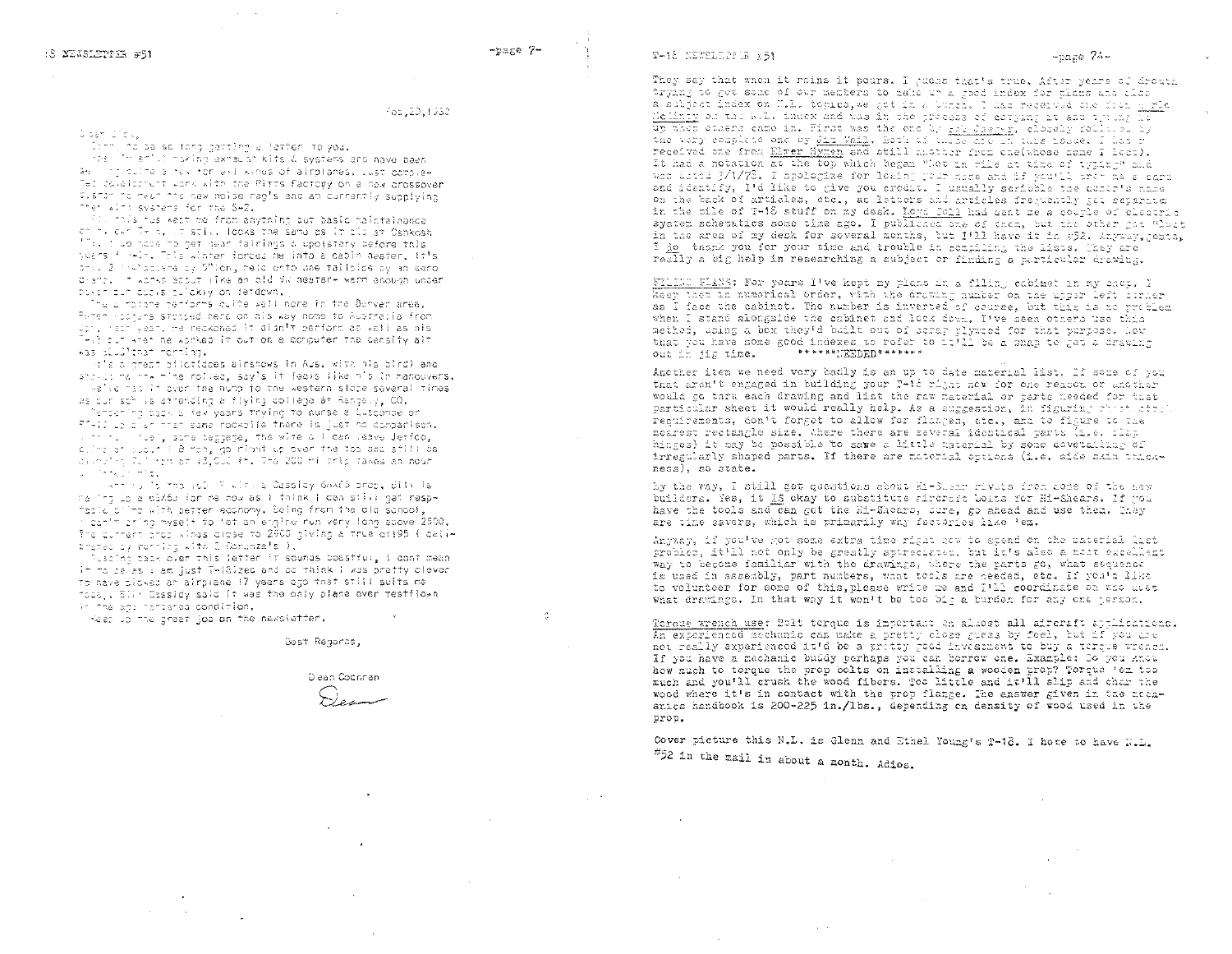15201 Cohonet 86<br>P.O. By 3128  $TFRNL.E5$ te to: Mr. Harold Streater FLASHIVITAN press thee <u>pla Parior</u> had ande it ok to Rawaii & was enroute to the. Pon Taylor Pransericad: August D, 1979 beent stop on his reand trip flight free. SUBJECT: PUTTING FUEL IN THE WINGS!

Mi, Marold. I renember our very pleasant visit at Oshrosh, and I have your letter of 2 August. Thanks a lot for writing. I think I will go over your letter first and give you the name of the people and then I've got some remarks. It's so much trouble to plu all this on paper that I thought I'd let you have this taper-it would be a lot easier for me, if you don't mind. I've sted having a little trouble with this recorder; I'm going to play this little first segment back and see how it is. Okay, it seems presty good, Harold.

The gentleman you met from Arkansas was probably Lloyd Toll, an old time aviator, a builder from way back, a heck of a nice guy. He sure had a lot of pretty good suggestions--a real nice type.

Ch, the dealer. I've dealt with these people only by phone, so I don't have the address but I have the phone number and the corpany so I will give you that. It's PRC. It's called PFC-that's the product. And I got it the Aircraft Tank Service Corpany, Surbank, California. My contact was Mr. Whe Fuller Area Code 213-875-0686. I understand the company has been sold but I am sure it is still in business because it's a good little company and I am sure whoever bought it is going to work it. I whale sucrest you tell them what you are doing and ask them for enact inseructions, but just in case they don't tell you this, you seal with their compounds only places that will leak, such as rivet holes. If it is solid metal, just leave it alone. Start with the metal as clean as you can get it. I think I cleated it with MEX or something like that. Anyway, ask them how to clean the metal so that their material will stick. Now where you have a solid sheet of metal, it's a solid sheet that obviously field not leak. Don't do anything to it. Just leave it the bare matel. Some poople have boet very carefully using FEC and then when it's all through they pour on a half-gallon or gallon or so of this 2 slushing compound to finish the job off. This Of the a significant wide the complete with the second the problems. Just use their sealent and where you don't use their sealant you just have clean metal. It's inside the tank--it won't rust. And if they forget to tell you this, it's very important.

-NOISE TOR A LONG TIME ON THE TAPE

... is right in the same area and it comes out of the top of the rib with an L-shaped fitting, down with a plastic tube and out the bottom of the tip another L-shaped fitting that points forward into the wind (there). I think it gives you a tiny bit of pressure and the hole size is only k" -- it's not very big. And that's how I vented the outside leading edge.

 $TIB$   $N.L.$   $#51$ 

DAGE CA-

Then I went to the inside rib nearest the fuselace. I took that and at the very bettom of it -- staying out of the radius, of course, --I put an outlet there. It goes straight through. That goes to a hose which goes aeross the gap to the inner panel which is No. 532. It doesn't go straight through. There is a fitting in the way. If I remember right, there is a sort of a U-shaped loop... I used Hercon tubing from Ryan Hercon in Burbank. It's extramely good tubing and it's been in four years and it's fuel resistant/foid resistant. I'll get you their address in just a rinute in case you want to use some of their tubing. I believe it's 3/8" diameter (inside).

Now on the print 532 which is the assembly, center wing, John took the main spar and out about 11 rivets--that is from the fuselage out, that's where the spar is thickest--we doubled the rivets up. Now somebody told me since than John had said "Lon't to the test the spar until you get almost down to the fitting--the W bell-tank - ? fitting on the outer rib --that's rib 535 -- don't caber theil you get almost out there and then just out a circular corner out of it. And then double those rivets all the way up. Now I'm pretty sure that somebody told me John says to do that now. I didn't, and nw wing's been okay.

Now on my center wing only the 3 bays forward of the spar are wet. That cives me about 12 to 124 gallons of which about 10 is useable. Now in this, also he had every rib go up to the next size larger. For instance, for an 025 rib, go to an 032. Now if a rib is 040, leave it alone. It's okay. And we didn't go from any 032 to any 040 ribs. But that makes that stronger there. Now the skin here is also 032 instead of 025. In this case the inlet which faces the 8 degree Vuter panel we just talked about, in the bottom of it, forward of the fitting, which is the high point of an airplane that's flying--that's the highest point--I mean the lowest point--so the fuel can flow across to the bottom of this tank --that, the aluminum fitting--staying out of the radius--is just off the bottom there. It comes in from the outer (back??) Now there is no filler cap in panel to the my inner panel so the problem was how to get the air out of it. If I didn't have an outlet, a vent, the tank would hever really fill, and that means that the --in the center sections, the panel is formed by the inside ribs--these are the 544 ribs--it would never vent properly and the tank would never fill all the way.

So what I did was come out--I'm talking now about the inside rib forward of the spar, it's a 544 rib--Again, everything is figured for the plane to feed fuel in level flight. It has to fill with the tail down, but it flows in level flight. So in talking now about the 544 rib next to the fuselage in the leading adge, my outlet is in the bottom of that. It's a straight through bulkhead type fitting. Of course it's sealed off on the inside with the PRC. And then go straight through and then I cut a hole in the fuselage and that goes tothe Christiansen valve that sits down between nw feet. And it's the same on both sides. And then I put hose across where they meet the Christiansen valve and then from there I came around the outlet of the Christiansen valve --that's a single outlet-it comes up in a U-shape with a pne-way valve in it just so the main will hever feed back into the wing-- and it goes to a T fitting.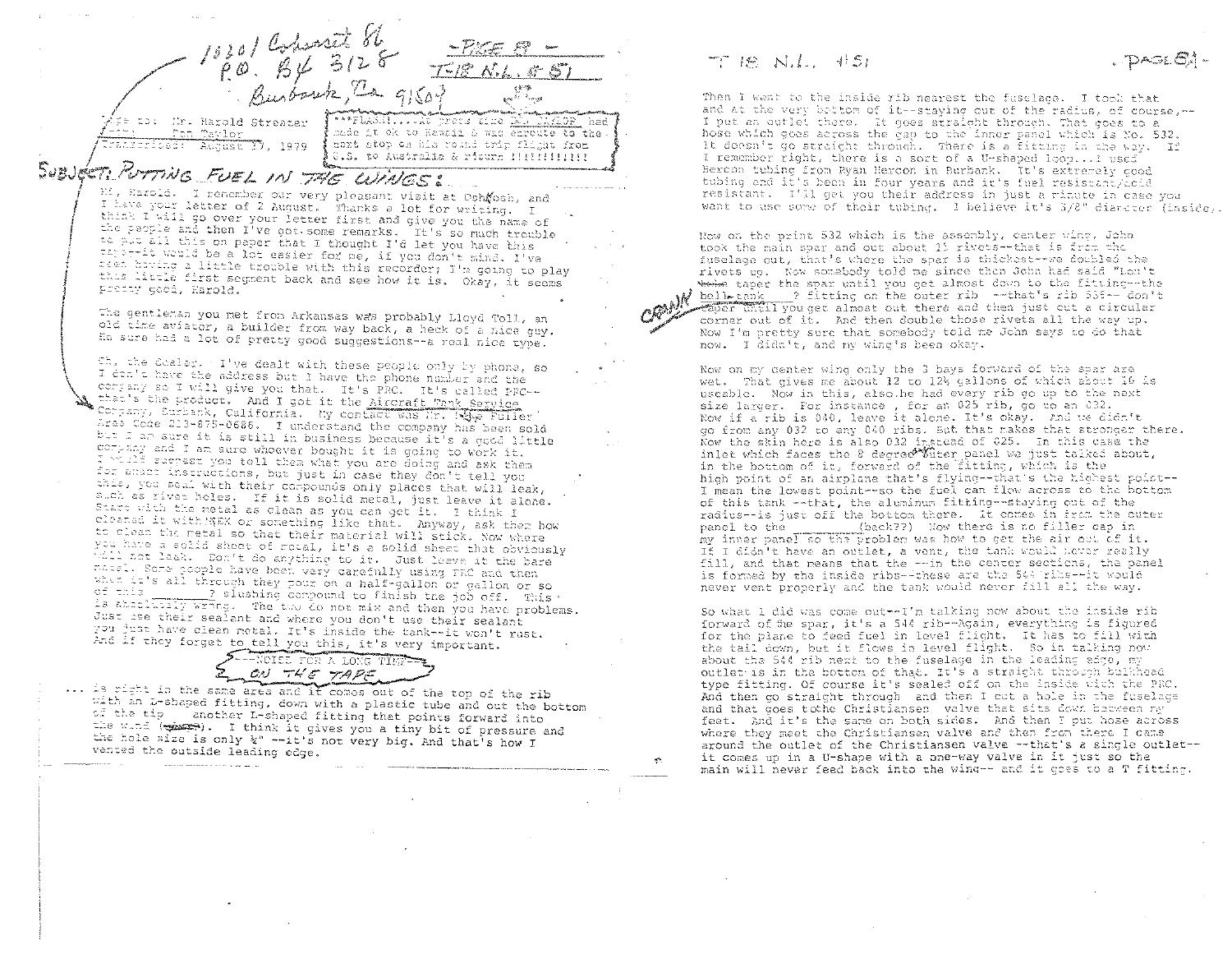**Contractor** 

Now this I fitting--I come out of the main down to the T, and one part of the T--top T--goes back to these wing Taulks? I'm valve. The the other side of the T goes right on from there<br>through the fire wall to the main fuel (stand2). Now that's now I did it.

المالحي المتولون المتماد للمتمعة مستهد

 $\mathcal{L} \subset \mathcal{C}$ 

 $\label{eq:2} \mathbf{F}_{\text{max}} = \mathbf{F}_{\text{max}} \left( \mathbf{F}_{\text{max}} \right)$ 

 $\frac{1}{2}$  ,  $\frac{1}{2}$  ,  $\frac{1}{2}$  ,  $\frac{1}{2}$ 

When the question came up of how to vont these leading odge tanks on this unside section -- this 532 section. Off the top of it I made another outlet straight through another bulkhead fitting. It's on the inside rib, forward of the spar, nearest the fuselage just above the outlet. From there I ran another line (this is nothing but a vent line) through into the cookpit. I think there might be another way to do this. You asked about this in your drawing...<br>I went back to yourletter. It says "Another suggestion in Oshgosh was that if you were going to seal the area forward of the bean and netween the two nest innerboard ribs," Yes, I did that. "if you were to include an additional rib an inch or so from the fuselage to give reem from air vent into the cockpit." This is a possible suggestion. I can't really tell you how to vent this section. Woll, this all goes back to one thing. What are you going to wet? If you are only going to wat the center section, leading and forward of the sper, then you've got to have a vent in there. Okay, now, ' ''s the suggestion. Thy not just come up--there's about a

- of overlap skin from the inside rib next to the 50° ficting, rather-florward of the spar and that inside rib and term it up and just come out the top of the skin somewhere. Now that piece of skin has got no stretcher in it. It's simply overlapping a rib and getting next to the fuselage to seal it. Anyway... anyway you want. What I did on mine was, I went--you don't want to do this probably -- I went into the cockpit around to the probal that as I sit there is on my right side (I forget the number the transfer but back through that and I went aft and I brought it up to the top of the fuselage behind me and then down in a big U-shaped bend with my plastic tubing again and out the battom.

# EN TRIE REAN

... 539 that you don't wet the back of the spar. This puts a lot of strain on the fittings and John doesn't recommend this. If you wet only the center section, you get an additional 10 on each side --20 gallons total. If you wet the whole leading edge, then you shortly get 10, 10, 10 and 10. That's 40 extra gallons. I don't know what this will do to your CG because, like I say, I have my outer panel aft wet. But don't do this, it's way too much. I'm not sure how much extra fuel you wanted. Let's see. That gives you some idea of what I did.

Oh, let me run through some miscellaneous stuff. I'm back to print 532. The 544 ribs from the spar forward, they are also on the bottom. I had put in between every rivet that's on the print another rivet. I doubled the rivets on the leading edge  $-\gamma$  .  $\beta$  . Since  $\beta$  (  $\beta$  )

Teoming clear on up almost to the nose. It's top hard to do them right around the nose radius, but from there on down to the botter they are all double riveted. Now to construct these I also out a hole--a 3" hole--with a back-up plate and I can take the inspection plate off each of the bays, there are three bays for fuel in the leading odge on this 532 print. Now this was for construction. You have to seal the PRC from the inside of the tank, not the outside. When you start laying the skin around the top of the main spar, as you rivet you are coinc to obte to a place there you can't put the sealant in before you rivet. It's inpossible unless you have these three construction holes. I hope you looked under the bottom of my wing because each of the panels that I wet--that's on one side it would be 3 in the leading edge. inboard, 3 in the edge outboard and 3 in the back of the outer panel -- that's 9 inspection holes on each side--because each panel has an inspection hole for construction. It looks like hell, but if you take your time and make the back-up plates right and flush them, I haven't had any trouble with those either. But like I say, John suggests nobody wet the full wing like I did because when I fill the thing with that's 48h gallons on each side, it's extremely heavy on takeoff and could cause a lot of trouble and there is no need for it unless you want to go over 1,000 or 1,200 miles. Of course I have the regular main tank too, also.

 $PACE$   $\mathcal{Q}^{\prime}$ ...

Part of that tape had a bad spot in it and I can't remember what I said there so I will quickly review.

When I suggested putting that wing vent between the innermost rib and the fuselage pointing up, be careful that you don't get it in a fire hazard area. It's going to have gasoline vapors there. It might be a bad place for it. Maybe you ought to run it through the fuselage and then aft back clear through the... somewhere back aft so you can got rid of the vapors away from the engine. Mine are way back in the aft and are no problem so be careful with that suggestion I just gave you. It might not be too good. See the point is, you have to vent ... if you are going to wet the outer panel, you've got to vent it in such a

way that the vent is much higher than the tip to get the damn thing out and its got to be from the inside... from the inner panel too.

I've gone over your drawing and you have an extra rib showing in there. I don't see anything wrong with it. I gidn't de it. I don't think it is necessary to put the extra rib in there. But it's possible if you put it too close to the fuselage if there is any bending at that point in the main spar for any reason, then it might hit the fuselage and wreck the skin a little bit. By the way, my fuselage skin is 032 also. In other words, the airplane has been beefed up all the way around. I think this is a good idea.

I think in the bad spot my wife said that it was the name of the tubing company. This is plastic tank tubing. You can get any kind you want, just specify what you want and how you want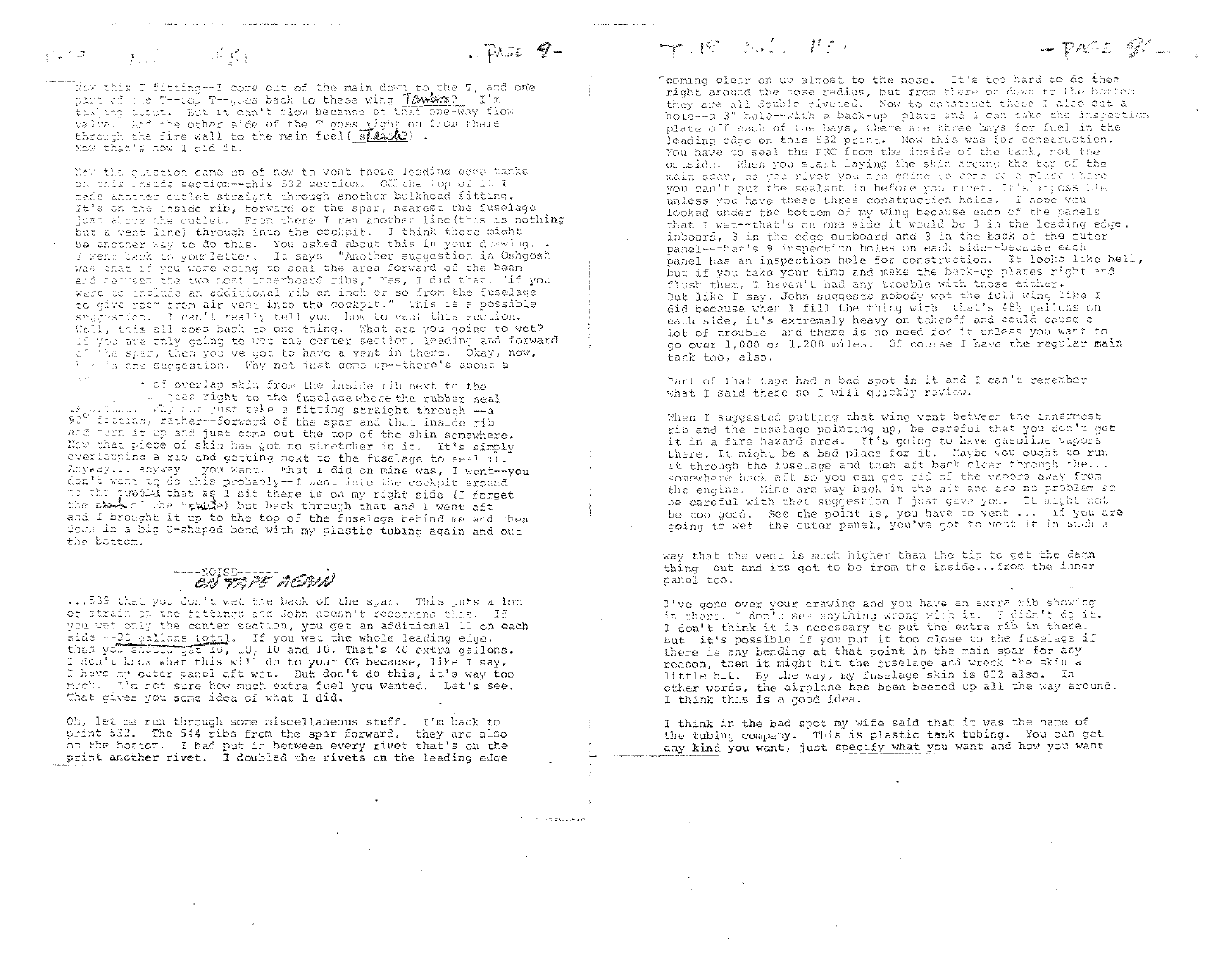المستردين والمنافي والمستحدث والمستحد والمطلقة فستقاد والمتناد المحاور والمست airplane and it had to be flexible. I would like to see through it and use it an a sight cause and it had to resist 100 octane  $-24.38$ fuel. They sell it by the foot in any size you want and it  $10$ is tremendous stuff. I've had it in there for about somewhere over 6 years now. My contact was John R. Bernier. The company is Pyan-Hercon Products Corporation, 1311 West Hagnolia, Burbank, California 91506. The phone is area 213-849-1143.

The tape's been a little bit better. Here's some more rough ideas and comments.

i–ti

 $3.5.$ 

 $\approx 5.1$ 

I tipped the wing upside down on two padded sawhorses, sealing as I riveted. Now what I did was I started at the back beam and riveted the bottom around ... came on around as I did it. I used regular AM rivets for this because they seemed to seal better. John told ne con't cut any holes in the main spars or any of the spars. Now, he said it might weaken the spars. It's possible if you cut a hole in a spar and out a big back-up plate on it it will do the job, but I don't have any holes in my spar ---none. The way I get the fuel, there are no big holes in my ribs--they are solid ribs. I drilled enough small holes in them so actually the feel just leaks through from one bay to the other. It's a little bit slow. I wish I would have put a few more holes in it. Eut they are spaced so that at any level the fuel will run through from the outer panel into the inner panel. المتساعدة المالي والمستدلسين والمستحدث للمراسب سأستأذن

When I tested the tank, I used water. I used 2-2} pounds of water and if I remember right, my hose was up 6 or 7 feet. Something like that. I did it so the wing skill started to bulge slightly and there were no leaks. By the way, I used water because it was safer. When I did one panel the first time with gasoline, I had a leak and it ran all over the garage floor--scared the hack out of me. And I also had to go back through these inspection holes---probably twice on each one at least. On one I know I went back three times trying to get all of the little holes sealed.

Also, where your ribs go in, the way the drawing of the ribs are, they are not meant to be sealed. You have gaps on both ends. Injunere on a rib that goes to , say a main spar, especially the cuter rib and the inner rib, because it has to be sealed off, I made little metal plug inserts and put in there, and things like that. You're going to have to be a little clever about sealing. Sealing material is not meant to seal big holes, so if you have a big hole, put something in there, some kind of material in. If it's round, I put an aluminum rivet or I put an aluminum plug or scrething like that. You'll see where she's going to leak. It's quite apparent.

Well, I got over your letter and I think that these are some ifcas. Sure not all of them by any means. And if you can meet any body else who has sealed the owner ? wing, it would be good to talk to them too. I had good luck with mine, and 1 don't think I would change anything I did, or I wouldn't do it any other way. That's probably the best recommendation I can give you. If you have any tore questions or problems or whatnot, just write me another letter or give me a call. I hope this has helped a little bit. So, good luck. We'll see you later.

By the way, this is the end of the tape and there is nothing on the other side. Hope it's clear enough and it will help you out. Hope to see you in Osh osh again later. Good luck. Let me know how your wing comes out.

T-18 NEWSLETTER #51

### T-18 MUTUAL AID SOCTETY NEWSLETTER SUBJECT INDEX

### $\Delta$

Aerobatios: 27-3.42-5.46-5 Aileron: 45-5,47-13.48-5

Air Compressors: 1-24 Airfoils: 49-5, 50-2, 51-3

Alignment: 17-2,46-13,47-14.48-8.50-2

Aluminum: 24-8.41-7.42-3.46-7

Alternators: 15-3.25-2.30-5

Anodizing: 17-5

Autopilot: 46-15, 47-2, 47-13

### В

Baggage Compartment: 45-10.46-20.48-1

Battery Box: 23-2,23-7

Battery Cable: 43-5

Beginner's Corner: 1-17, 35-1, 36-3, 39-5, 46-5

Books: 26-1,49-10A

Brakes: 19-1

Brake Pedals: 1-22

Bulkheads: 1-8, 29-3

Building-General: 1-17, 13-1, 29-1, 29-7, 31-4, 32-1, 33-1, 33-2,  $34-3, 35-1, 36-3, 38-1, 39-2, 39-5, 39-7, 42-5.$  $43-4, 46-5, 47-14, 47-16$ 

Canopy: 23-3, 23-7, 24-6, 24-7, 28-2, 31-8, 32-7, 36-5, 46-16, 49-4A Cabin Heat: 49-10A

Carburator: 47-14,50-9

Carburator Heat: 26-5.40-4

Clecos: 21-1

Cooling: 33-4

Coordinators: 43-1.44-7

Correspondence: 42-4, 42-5, 43-3, 44-1, 45-1, 45-9, 45-13. 46-1 Corrosion: 16-1

Cowling: 19-2, 20-2, 21-5, 25-2, 34-3, 46-4, 48-3, 48-4, 50-10

-page for-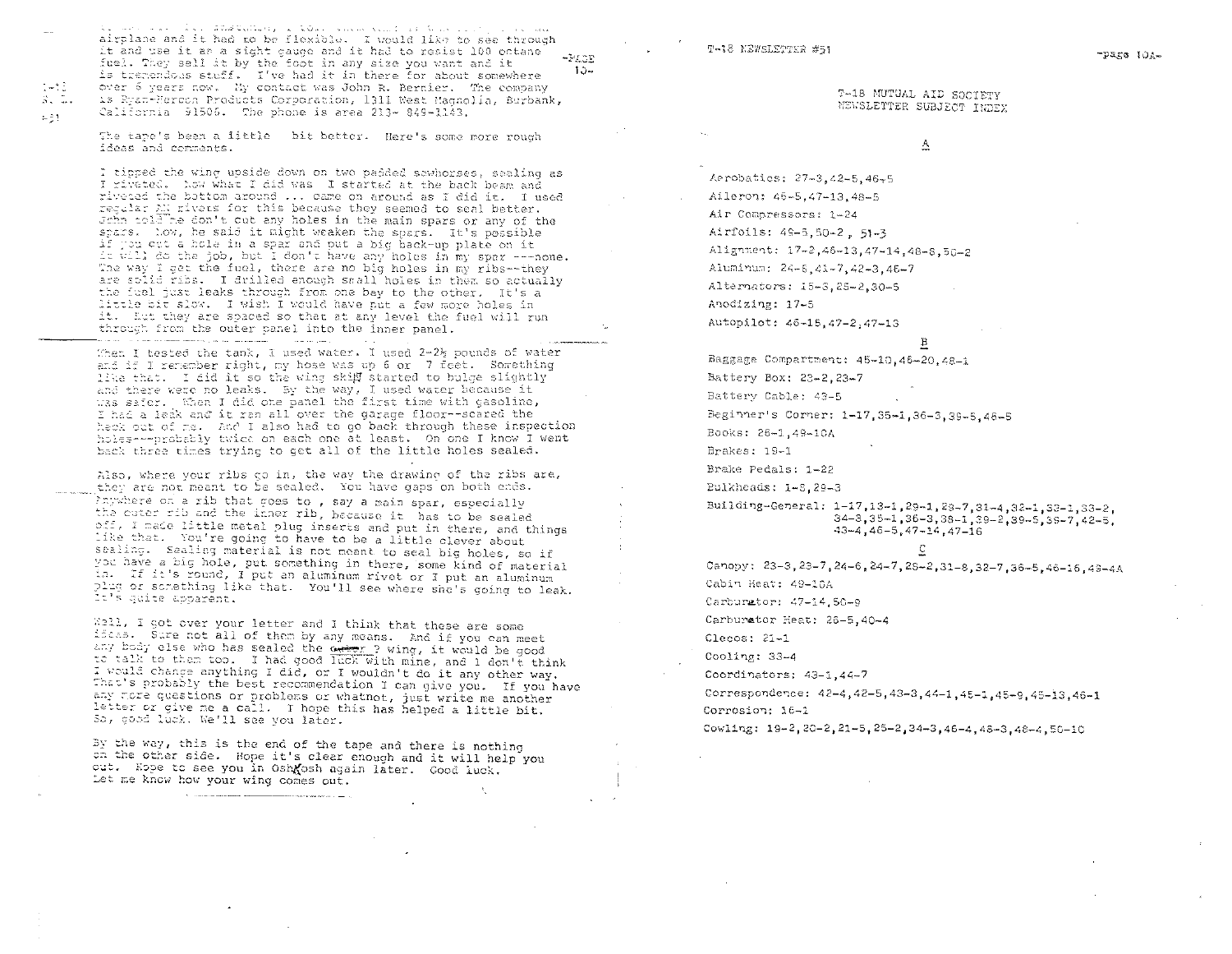$+$   $2 - 15$  NEWELETING  $#51$ 

 $\mathbb D$ 

Dash: 28-7,32-2,48-2 Design Parameters: 42-2 Dimpling: See Riveting/Dimpling Drawing: 1-25

the contract of the contract of the contract of the contract of the company of

 $\Xi$ 

Electrical Systems: 49-4(Back of Page)

Elevator Push-Pull Tube: 14-3

Engine:  $10-1, 18-3, 19-1, 19-2, 19-3, 21-7, 22-3, 25-3, 26-1, 28-4,$  $25-5,35-2,31-2,31-5,32-3,32-7,33-4,35-3,37-5,38-3,$  $45 - 3$ 

Engine Mounting: 14-4.23-1.26-2.39-8

Engine Cil/Cooling: 25-3, 28-3, 35-5, 35-9, 37-2

Exhaust System: 15-3,19-2,21-6,25-2,29-1.32-6,35-8,37-7.41-8.  $4 - 2$ 

 $\mathbb{E}$ 

Fiberglass Parts: 1-31, 14-1, 14-5, 16-3, 17-5, 21-3, 48-4 Fillets (Wing): 35-10

Firewall: 25-2.32-8.48-2

Fittings: 1-3

Flatge Bending: 15-4,17-6,22-8

Flaps: 1-22,15-3,17-2,21-4,22-2,28-5,34-5,46-13,47-14,48-5,  $50 - 2, 50 - 4A$ 

Flaps (Electric): 46-14.49-8A.49-10A

Floor Boards: 1-22.16-2

Flight Reports/Flying: 1-29,14-1,21-6,22-4,24-1,25-1,25-4,  $27-1$ ,  $28-2$ ,  $29-3$ ,  $30-1$ ,  $30-3$ ,  $32-1$ ,  $33-1$ ,  $33-0, 34-5, 35-6, 35-7, 36-2, 36-4, 37-3,$  $39-5,40-5,41-3,41-8,42-4,42-5,42-6,$  $43-1,43-3,44-3,44-4,44-7,48-9,46-21,$  $47-3.48-1.48-2.49-2A.49-3.49-9.50-5.$  $50-6, 50-6A$ 

Form Blocks: 1-2.1-4.46-6

Forward Floor: 49-10

Fuel Line: 48-2

Fuel Tank: 14-5, 15-1, 18-3, 21-3, 21-5, 22-2, 29-6, 37-1, 37-5, 38-1,  $43 - 5$ 

Fuel Tank (Auxillary): 25-6.29-7,47-6

Fuel Tank Cap: 50-8A

- T-18 NEWSLEPER #51

 $p_{a,b} = 11 -$ 

-page 11A-

Fuel System: 29-3.36-5 Fuselage: 1-12, 1-22, 14-3, 20-2, 21-7, 22-1, 28-5 Fuselage Extrusions: 1-9,46-8,46-13 Fuselage Skin: 1-2, 27-2, 28-4, 48-3  $\subseteq$ 

General Descriptions: 45-2

### 표

Heat Treat (Aluminum): 28-6.42-3 Heat Treat (Steel): 43-4 Horizontal Tail: 14-2, 25-3, 25-6, 26-6, 27-1, 30-1, 32-4, 34-5, 39-3,  $40 - 4, 47 - 19$ Horizontal Tail Installation: 14-4, 18-1, 25-2  $\sim 10^{-1}$ 

Ξ

# Incidence Board: 46-14.49-6 Inspection Plates: 49-10 Instruments: 14-4, 24-6, 36-4, 39-8, 45-11 Instrument Panel: 20-3, 23-1, 23-2, 38-9, 39-8, 45-11, 50-9A Instrument Calibration (Airspeed): 29-4, 38-4, 40-3

J

Joggles: 29-5, 29-6, 44-2, 46-8

### Ţ

Landing Light: 42-2 Landing Gear: 1-21, 1-28, 1-31, 16-4, 21-5, 24-9, 28-1, 28-6, 32-3.  $35 - 2, 37 - 2, 39 - 1, 48 - 3, 50 - 5$ Landing Gear (Retractable): 26-5, 31-7, 41-2 Leg Room: 1-30 Limitations: 27-3, 50-1, 50-5 Lights: 29-7,35-2 Lubrication: 42-6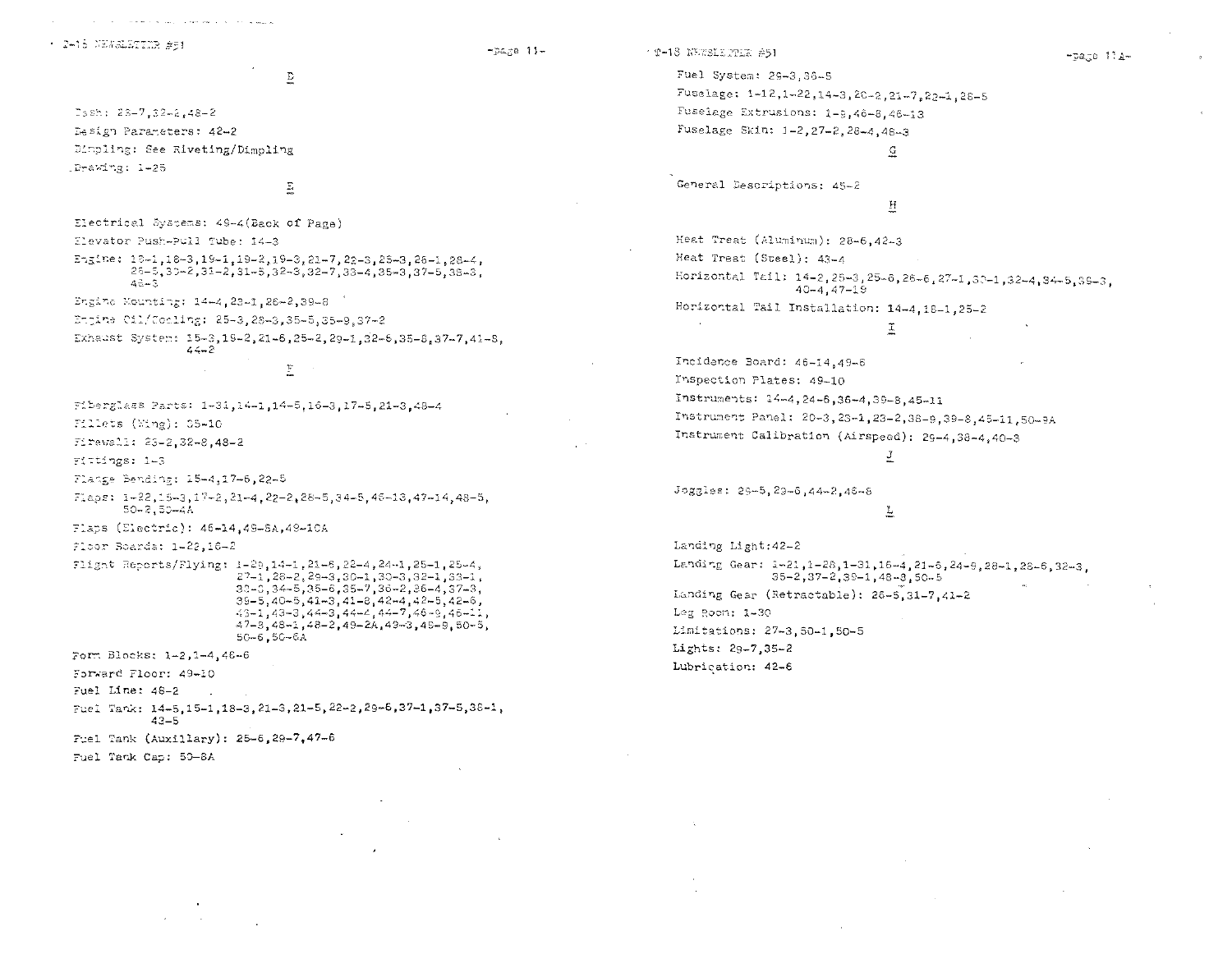$-p_{\text{agg}}$  12-

 $\mathbb{M}$ 

- Maintenance: 27-9,30-4,41-1 Mass Proterties: 18-1, 23-6, 26-6, 27-7

Material List: 1-17

 $-$ Modifications: 14-5,15-1,22-4,24-5,25-3,29-6,34-5,36-5,37-1,  $38-9, 39-3, 41-1, 42-5, 46-2, 45-4, 48-11, 49-3A,$  $49 - 4,50 - 1$ 

Modifications (Mandatory): 1-31, 13-1, 27-1, 28-4, 46-2, 48-4

 $\Gamma_{\rm e}$ 

Noise Reduction: 44-3

 $\overline{0}$  $\mathbf{P}$ 

Printlng: 24-2,28-3,31-8,38-4,41-4

 $(0.2e1): 25-5$ 

 $: 1.72e: 30-2,31-3,33-3,34-7,35-10,38-3,39-5,40-3,44-4$ 

Fitot Tube: 37-2

Plexiglass Cutting/Drilling: 36-1,41-5,43-5,44-3

Propellers: 14-5, 17-2, 21-1, 21-5, 28-3, 33-2, 34-1, 35-4, 35-6, 36-3,  $37-2$ ,  $37-6$ ,  $38-1$ ,  $38-2$ ,  $40-1$ ,  $40-6$ ,  $41-6$ ,  $42-3$ ,  $43-1$ ,  $43-2$  $44-1,44-6,46-3,47-12,51-2,$ 

Propeller Balancing: 43-2

Propeller Flange: 31-9,35-2,40-6

Propeller Installation: 35-2,44-1,47-18, 51-7A

 $\circ$  $\mathbb{R}$ 

Radio/Headset/Mike/Etc: 45-11

Rib Layout: 42-2

Rib Forming: 1-3, 14-4, 18-2, 21-1, 22-1, 24-5, 26-1, 28-5, 30-2.  $45 - 6$ 

Rivets: 1-1, 14-4, 17-5, 24-5, 30-2, 44-1, 44-2

Rivets (Pop): 1-23, 13-4, 17-1, 17-2, 18-2, 20-3, 24-10, 26-5, 28-6,  $32 - 7$ ,  $33 - 2$ ,  $44 - 1$ 

Eiveting/Dimpling: 1-8,1-10,1-18,1-20,1-25,16-5,18-2,20-2,  $21 - 5, 25 - 6, 26 - 1, 38 - 3, 44 - 2, 46 - 9, 48 - 6$ 

Rudder: 19-3.47-14.49-1.49-8

Rudder Cables: 47-16

Rudder Pedals: 50-4

# $\overline{z}$

Safetying: 25-3 Seats: 17-5, 20-1, 26-3, 35-9, 47-4 -Seat Belts: 33-2 Sheet Metal Brake: 17-4 Sound Proofing (Also See Noise Reduction): 19-2.24-7 Spline Curve: 1-24 Static Pressure: 19-3 Stall Spoilers: 25-4, 25-7, 26-1, 28-7 Ŧ Tailwheel: 29-2,34-1,37-2,41-1,50-4 TCP: 45-12 Third Seat: 48-1,49-6A Tie Down: 34-3 Tools:  $1-3, 26-1, 26-5, 28-4, 37-5, 39-2, 39-4, 39-6, 40-1, 42-4, 45-6,$  $46 - 19$ 

Trim System: 16-2,17-1,23-2,25-3,31-7,32-4,41-7,42-6,44-2 Trim (Electric): 46-15, 47-15, 49-10A Tunnel (Aft): 13-4,36-1 Tunnel (Fwd): 24-5

# $\underline{\mathtt{U}}$ V

 $\overline{\mathrm{A}}$ 

Vertical Fin: 1-13,14-3

Weight & Balance Data: 44-4 Welding: 19-3, 29-2, 34-6, 39-4 Wheel Pants: 41-1 Wide Body: 44-2,45-10,50-3A Windshields: 15-3 Wing (Convertible): 42-1, 43-3, 43-4, 45-7, 46-10, 47-8, 47-9, 49-4, 50-1.50-1A.50-2.50-3A

Wing (Standard): 23-5, 24-2, 25-6, 25-7, 26-3, 27-10, 38-3, 39-6,  $41-7, 45-5, 46-1, 49-3A$ 

Wing Strakelets: 49-4A, 50-2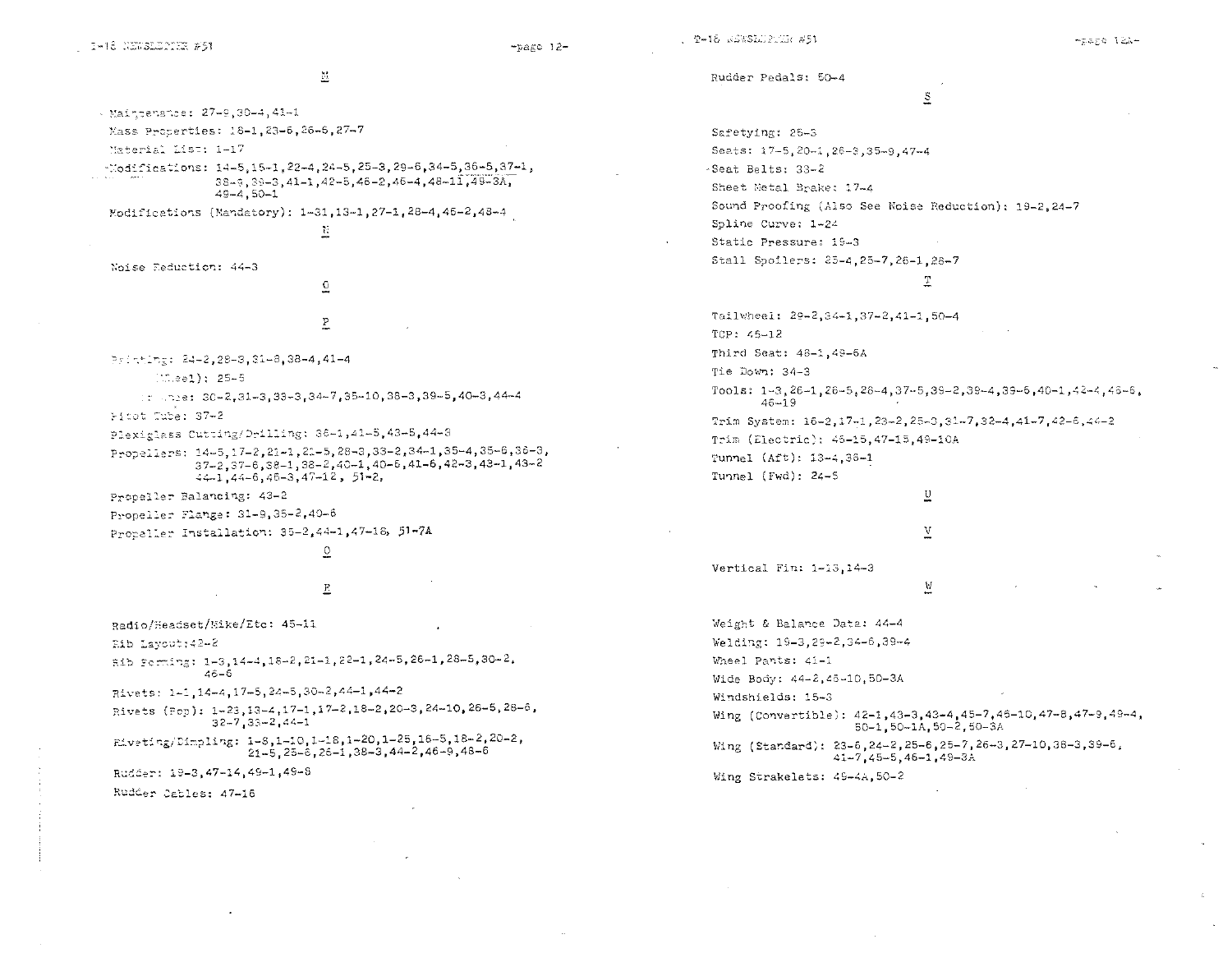# $\frac{\text{TPGGP}(\# \cup \text{1.8})}{\text{TPGGP}(\# \cup \text{1.8})} \times \frac{\text{GOTIVETP}(\text{1.8})}{\text{GPT}(\text{1.8})} \times \frac{\text{NTDG}}{\text{NTDG}} \cdot \frac{\text{WIDE}}{\text{DQ}(\text{1.8})}$

| Shree Vicws & Donign Drawings<br>2<br>ρ<br>Center Wing (Consertible)<br>Outer Wing (Convertible)<br>4<br>5<br>Fuselage Assembly<br>7<br>Vertical Tail<br>7<br>Horizontal Tail<br>Wing Beam To Fuselage Joint<br>8<br>Wing Flap Installation<br>В<br>Control Sticks & Linkage<br>9<br>Rudder Control System<br>10<br>Elevator Trim<br>10<br>Interior<br>11<br>Instrumentation<br>11<br>Windshield & Canopy<br>12 |  |
|-----------------------------------------------------------------------------------------------------------------------------------------------------------------------------------------------------------------------------------------------------------------------------------------------------------------------------------------------------------------------------------------------------------------|--|
|                                                                                                                                                                                                                                                                                                                                                                                                                 |  |
|                                                                                                                                                                                                                                                                                                                                                                                                                 |  |
|                                                                                                                                                                                                                                                                                                                                                                                                                 |  |
|                                                                                                                                                                                                                                                                                                                                                                                                                 |  |
|                                                                                                                                                                                                                                                                                                                                                                                                                 |  |
|                                                                                                                                                                                                                                                                                                                                                                                                                 |  |
|                                                                                                                                                                                                                                                                                                                                                                                                                 |  |
|                                                                                                                                                                                                                                                                                                                                                                                                                 |  |
|                                                                                                                                                                                                                                                                                                                                                                                                                 |  |
|                                                                                                                                                                                                                                                                                                                                                                                                                 |  |
|                                                                                                                                                                                                                                                                                                                                                                                                                 |  |
|                                                                                                                                                                                                                                                                                                                                                                                                                 |  |
|                                                                                                                                                                                                                                                                                                                                                                                                                 |  |
|                                                                                                                                                                                                                                                                                                                                                                                                                 |  |
| 12<br>Gear Installation                                                                                                                                                                                                                                                                                                                                                                                         |  |
| 13<br>Fuel Tank<br>v.                                                                                                                                                                                                                                                                                                                                                                                           |  |
| 14<br>Engine Installation                                                                                                                                                                                                                                                                                                                                                                                       |  |
| 14<br>Miscellaneous                                                                                                                                                                                                                                                                                                                                                                                             |  |
| 15<br>Unused Plans                                                                                                                                                                                                                                                                                                                                                                                              |  |

(Pleads mobe that page numbers this section are <u>index</u> sage numbers,<br>top Nevel the page numbers) which had a mass avere aver called are and the same

÷,

 $\hat{\boldsymbol{\beta}}$ 

TITLE

| Three Views & Destga Drawings           | the control of the control of                                                                                                    |
|-----------------------------------------|----------------------------------------------------------------------------------------------------------------------------------|
| Three View Take Home T-18 C             | 100<br><u>. In the second second second second second second second second second second second second second second second</u>  |
| Three View Sport Plane                  | $K - 548$<br>الماري والمرابط والمتحدة والمستحقق المتربة ومستقطعا متعادل والمستحقق المستقطعة والمرابين                            |
| Design Reference                        | $D - 609$                                                                                                                        |
| Wide Body T-18                          | 609V<br>Automotive Season, and a pro-                                                                                            |
| Wing Profile - NACA 63 <sub>1</sub> 412 | 547                                                                                                                              |
| Wing Profile - LDS 4-212                | The contract of the contract property control of the contract of the contract of the contract of the contract of the contract of |
| List of Wide Body Drawing Changes       | المتفاوت المتارين المتموس سيتمرأ والمنادر المناطر المتعارف المناطر المناطر                                                       |
| List of Convertible Wing Drawings       | اللا المصطلحة المتعددة والمسادي المتدارين                                                                                        |
| Specification, Thorp Sport Plane, T-18  |                                                                                                                                  |

| the contract of the property of the contract of the contract of the contract of                                   |                                                                                     |                                                                                                                                                                                                                                                                                                                                                                                                                                                                                                                                                                                                                                                                                                                                                                                                                                            |
|-------------------------------------------------------------------------------------------------------------------|-------------------------------------------------------------------------------------|--------------------------------------------------------------------------------------------------------------------------------------------------------------------------------------------------------------------------------------------------------------------------------------------------------------------------------------------------------------------------------------------------------------------------------------------------------------------------------------------------------------------------------------------------------------------------------------------------------------------------------------------------------------------------------------------------------------------------------------------------------------------------------------------------------------------------------------------|
|                                                                                                                   | -200                                                                                |                                                                                                                                                                                                                                                                                                                                                                                                                                                                                                                                                                                                                                                                                                                                                                                                                                            |
|                                                                                                                   | 532                                                                                 | 200.                                                                                                                                                                                                                                                                                                                                                                                                                                                                                                                                                                                                                                                                                                                                                                                                                                       |
|                                                                                                                   |                                                                                     | 532.                                                                                                                                                                                                                                                                                                                                                                                                                                                                                                                                                                                                                                                                                                                                                                                                                                       |
|                                                                                                                   |                                                                                     |                                                                                                                                                                                                                                                                                                                                                                                                                                                                                                                                                                                                                                                                                                                                                                                                                                            |
|                                                                                                                   | 101L                                                                                | 200.                                                                                                                                                                                                                                                                                                                                                                                                                                                                                                                                                                                                                                                                                                                                                                                                                                       |
|                                                                                                                   | -227                                                                                | 101                                                                                                                                                                                                                                                                                                                                                                                                                                                                                                                                                                                                                                                                                                                                                                                                                                        |
| state of the company of the company of the company of the company of the company of the company of the company    | 527                                                                                 | 227                                                                                                                                                                                                                                                                                                                                                                                                                                                                                                                                                                                                                                                                                                                                                                                                                                        |
| المنافر المستقدم والمنافر المنافر المتعارف المتحد المتحدهم                                                        | - 215                                                                               | 227                                                                                                                                                                                                                                                                                                                                                                                                                                                                                                                                                                                                                                                                                                                                                                                                                                        |
| and the contract of the contract of the contract of the contract of the contract of the contract of               | -216                                                                                | 227                                                                                                                                                                                                                                                                                                                                                                                                                                                                                                                                                                                                                                                                                                                                                                                                                                        |
| and the second control of the second control of the second control of the second control of the second control of | 225                                                                                 | -227                                                                                                                                                                                                                                                                                                                                                                                                                                                                                                                                                                                                                                                                                                                                                                                                                                       |
|                                                                                                                   | -522                                                                                | 227                                                                                                                                                                                                                                                                                                                                                                                                                                                                                                                                                                                                                                                                                                                                                                                                                                        |
|                                                                                                                   |                                                                                     | 227                                                                                                                                                                                                                                                                                                                                                                                                                                                                                                                                                                                                                                                                                                                                                                                                                                        |
|                                                                                                                   | the contract of the contract of the contract of the contract of the contract of the | ا کی بیشتری اندیز کے پہلے پر انداز اور انداز اور انداز اور انداز اور انداز کو سوالات اور انداز کو موجود اور ان<br>ایک بیشتری اندیز کے پہلے پر انداز کے بعد اور انداز اور انداز کے بعد اور انداز کو سوالات اور انداز کو موجود اور<br>المراجع في المستقل المستقل المستقل المستقلة المستقلة المستقلة المستقلة المستقلة المستقلة المستقلة المستقلة المس<br>والمستقلة<br>$8832$ and $\alpha$ and $\alpha$ and $\alpha$ and $\alpha$ and $\alpha$<br>المتواصل والمعامل والمتعارف والمتعارف والمتعارف والمتعارف والمتعارف والمتعارفة والمتعارف<br>المسلمين المسلمين المسلمين المسلمين المسلمين.<br>ويستخدم المسلمين المسلمين المسلمين المسلمين المسلمين المسلمين المسلمين المسلمين المسلمين المسلمين المسلمين الم<br>and the contract of the contract of the contract of the contract of the contract of the contract of the contract of<br>A-556 |

 $\tilde{\mathcal{L}}$ 

ï

ŧ

Î  $\frac{1}{2}$ 

NEXT<br>ASSY

 $\bar{\mathbf{r}}$ 

 $\ddot{\phantom{a}}$ 

 $\hat{\boldsymbol{\beta}}$ 

**NUMBER**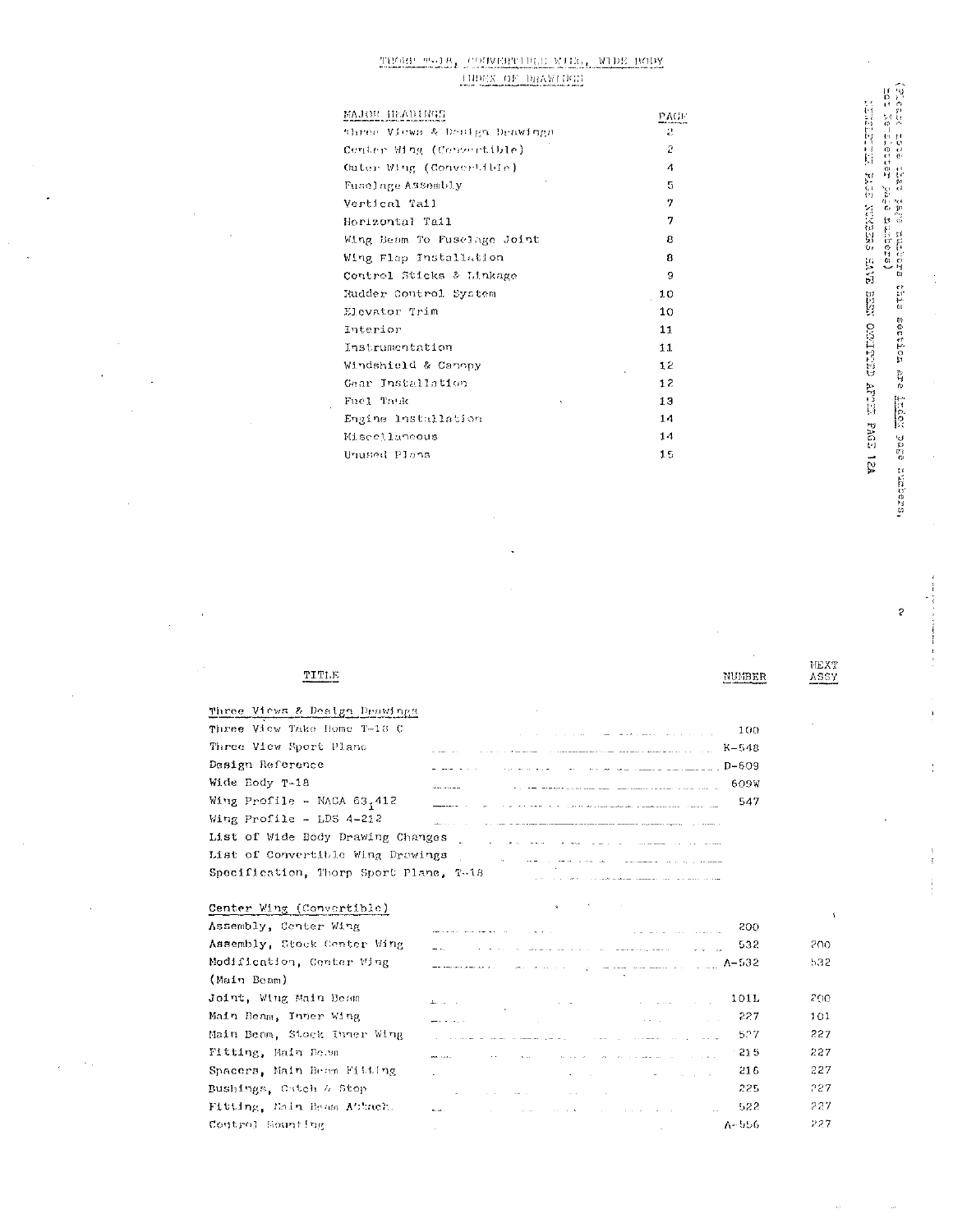## $\operatorname{Tr} \operatorname{Tr} \mathbf{E}$

| нинги |
|-------|

**NEX?** 

ASSY

4

Center Wing (Cesvertible) - Contid

Assembly, Aileron Rib

| (Kear Beam)                 |                                                                                                                                                                                                                                                                                      |        |         |
|-----------------------------|--------------------------------------------------------------------------------------------------------------------------------------------------------------------------------------------------------------------------------------------------------------------------------------|--------|---------|
| Joint, Wing Rear Beam       | and a state of the<br>and the state of the state                                                                                                                                                                                                                                     | 102R   | 200     |
| Universal, Parts            | and the company of<br>with the control of the control with the                                                                                                                                                                                                                       | 312    | 102     |
| Universal, Hody             | the commission of the commission of the commission of the commission of the commission of the commission of the commission of the commission of the commission of the commission of the commission of the commission of the co                                                       | 313    | 102     |
| Rear Beam, Funer Wing       |                                                                                                                                                                                                                                                                                      | 228L   | 102     |
| Rear Beam, Stock Inner Wing | للم المناسب المناطق وترويز والرادي المرادي المرادي المرويات المعروف المناطق المناطق المناطق المناطق المناطق المناطق                                                                                                                                                                  | A5381. | 228     |
| Fitting - Rear Beam         | <u> 2000 - Alexandro Alexandro Alexandro Alexandro Alexandro Alexandro Alexandro Alexandro Alexandro Alexandro Al</u>                                                                                                                                                                | 214    | 228     |
| Tube Supports               |                                                                                                                                                                                                                                                                                      | 226    | 228     |
| (10.55)                     |                                                                                                                                                                                                                                                                                      |        |         |
| Nose Rib, Wing              | wood and a strategies and<br>the company of the                                                                                                                                                                                                                                      | 201    | 200/300 |
| Rib Assy, Center, BL 41.125 |                                                                                                                                                                                                                                                                                      | 21.OP  | 200     |
| Brackets, Aileron           | the contract of the company of the company and analysis of the contract of the company                                                                                                                                                                                               | 21.3R  | 210     |
| Hinge Plate, Flap           | the contract of the company of the company and services are contracted as the contract of the contracted of the                                                                                                                                                                      | 218    | 210/310 |
| Rib, Center, BL 21.375      | المنابين المرادي المتعاطف المتعلقة<br>وكالمراد والمرادا الموادي والمتعاون والمتعاون والمتعاون والمتحدث والمتحدث                                                                                                                                                                      | 533R   | 200     |
| Rib, Center, BL 35.625      |                                                                                                                                                                                                                                                                                      | 5248   | 200     |
| Modification, Center Rib    |                                                                                                                                                                                                                                                                                      | 217    | 533/534 |
| (Gap Cover)                 |                                                                                                                                                                                                                                                                                      |        |         |
| Gap Cover                   |                                                                                                                                                                                                                                                                                      | 230L   | 200     |
| Lock & Pin                  | the company of the company of the company of the company of the company of the company of the company of the company of the company of the company of the company of the company of the company of the company of the company<br>the first contract of the property and services are | 231    | 230     |
| Extractor                   | a primer contra componente de la componente de la proposició de la componente de la componente de                                                                                                                                                                                    | 109    | 230     |
|                             |                                                                                                                                                                                                                                                                                      |        |         |

NEXT **TITLE** NUMBER ASSY Outer Wing (Convertible) Assembly, Outer Wing a ka shekara mwaka 1999, wa mwaka wa 1999, wa mwaka 2012, wakazi wa mwaka wa katika wa 1999, wakazi wa 1999, w  $300L$ Assembly, Stock Outer Wing 539L 300 and the state of the state of the state of the state of the state of the state of the state of the state of the  $A - 539$ 539  $(Beams)$ Main & Rear Beams 31.4 300 فتقصص الرواسينسام ولتراوز والاقتصاد والمتار Main Beam, Stock Wing  $542$ 314 and was considered as the most property of the company of the company of the construction of the construction of Fitting, Main Beam 315 314 .<br>Adamskim startin (dan der som av startin species) – a var a produktion p<del>olitik</del>alistikker i designere politiker Spacer, Rear Beam 316  $314\,$ Fitting, Rear Beam 317 314 (Flap Assy) 300 Assembly, Wing Flaps 103L Assembly, Stock Flap 632L  $103$  $\label{eq:1} \frac{1}{\sqrt{1-\frac{1}{2}\left(1-\frac{1}{2}\right)}\left(\frac{1}{2}-\frac{1}{2}\right)}\left(\frac{1}{2}-\frac{1}{2}\right)}\left(\frac{1}{2}-\frac{1}{2}\right)\left(\frac{1}{2}-\frac{1}{2}\right)\left(\frac{1}{2}-\frac{1}{2}\right)\left(\frac{1}{2}-\frac{1}{2}\right)\left(\frac{1}{2}-\frac{1}{2}\right)\left(\frac{1}{2}-\frac{1}{2}\right)\left(\frac{1}{2}-\frac{1}{2}\right)\left(\frac{1}{2}-\frac{1}{2}\right)\left(\frac{1}{2}-\frac{1$ Beams, Wing Flap 107 103 and the same company of the second company of the same company and company of the second company of the same of 104 103 Joint, Flap and and the community of the construction and manifestation of the t 103 Rib Assembly, Inboard Flap 634L 791R 634 Collar, Flap Mast 635L 103 Rib Assembly, Outboard Flap  $\mathcal{L}_{\text{max}}$  . The property space  $\mathcal{L}_{\text{max}}$ المستر للمستحدث المتنا لتتستسلخ للسلام المتحد المتعادل لمداد والمرادي المادي Nose Bib Assy, Flop 6621 103  $\omega_{\rm{eff}}$  and  $\sqrt{2}$ (Aileron Assy) 300 3301 Ansembly, Aileron  $\mathcal{L}_{\mathrm{in}}$ 330 Annembly, Stock Alleron  $531R$  $\sim$   $\sim$  $\ddot{\phantom{a}}$  . Mast, Aileron 331 330  $\mathbf{x} = \mathbf{x} \times \mathbf{z}$  $\sim 10$ Hinge, Aileron  $549$ 330  $\sim 10^{-1}$  km  $^{-1}$  $\sim$  $\sim$ 330 557 Beam, Ailerons

**Carl Corp.** 

558L

330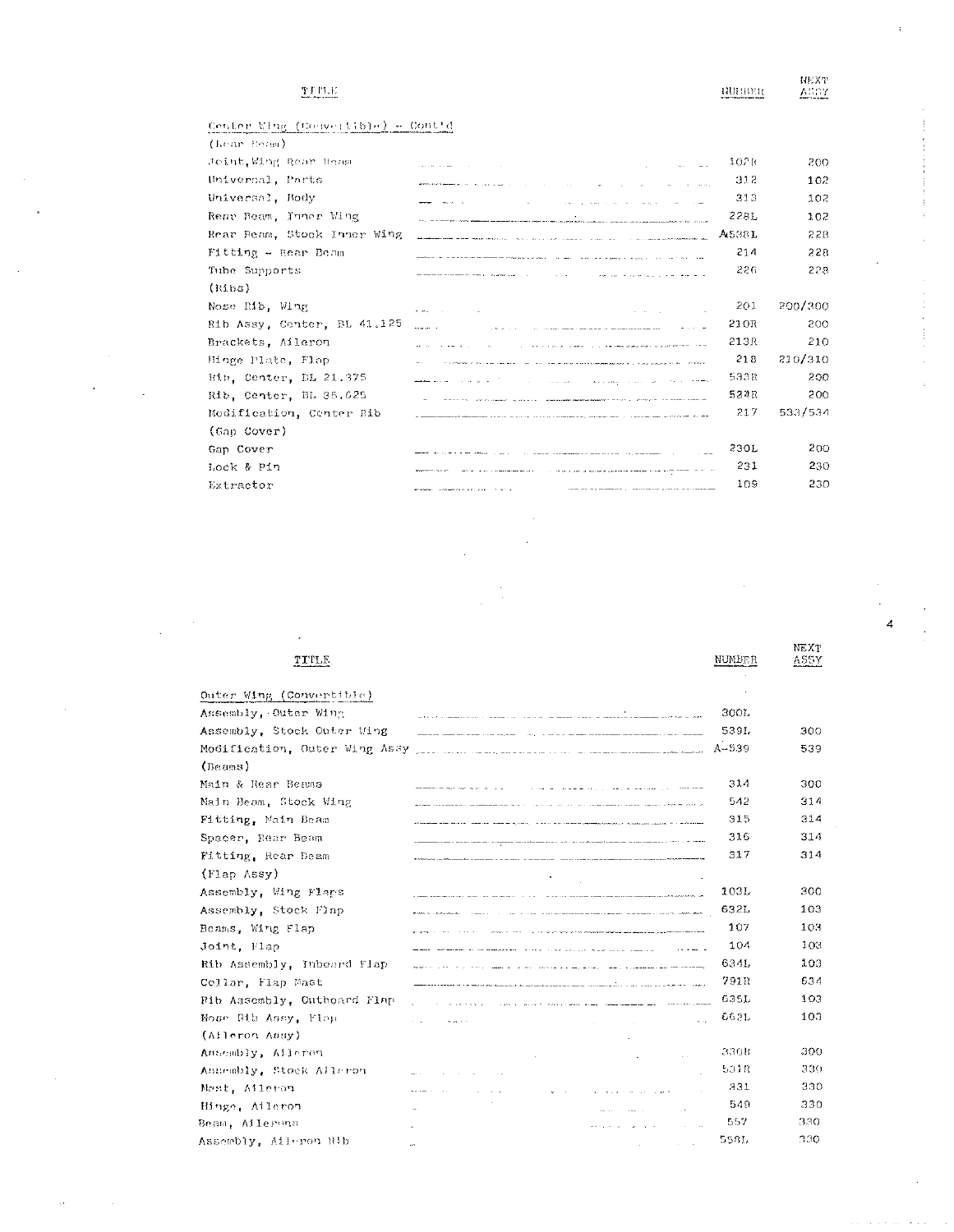| THILE                             |                                                                                                                                                                                                                                                                                               | NUMBER    | ASSY       |
|-----------------------------------|-----------------------------------------------------------------------------------------------------------------------------------------------------------------------------------------------------------------------------------------------------------------------------------------------|-----------|------------|
| Outer Wing (Convertible) = Coutfd |                                                                                                                                                                                                                                                                                               |           |            |
| Balance, Aileron                  | the contract and a series of the series<br><b>Service State</b>                                                                                                                                                                                                                               | 560L      | 330        |
| $(W1ng$ $T1p)$                    | and a strong of the company and                                                                                                                                                                                                                                                               |           |            |
| Wing Tip                          | and was a con-<br>government                                                                                                                                                                                                                                                                  | 5401.     | 300        |
| (M1b)                             |                                                                                                                                                                                                                                                                                               |           |            |
| Rib Assy, WS 43.375               | state of the control of the                                                                                                                                                                                                                                                                   | 310R      | 300        |
| Bracket, Alleron Bellerank        | and the company<br>and a series of the series of the                                                                                                                                                                                                                                          | 311R      | 310R       |
| Rib Assy, WS 71 867               | الطماع فستعلم المالان والمتعاون المراد للمتار الطارد الداري والانتاج                                                                                                                                                                                                                          | 320       | 300        |
| Rib Assy, Stock BL 64.125         | and the company of the company of the company of the company of the company of the company of the company of the company of the company of the company of the company of the company of the company of the company of the comp                                                                | 536L      | 320        |
|                                   | a construction of the con-<br>$\sim$                                                                                                                                                                                                                                                          | 637       | 320        |
| Hinge Plate, Wing Flap            |                                                                                                                                                                                                                                                                                               |           |            |
| Fuselage Assembly                 |                                                                                                                                                                                                                                                                                               |           |            |
| Fusclage Assembly                 |                                                                                                                                                                                                                                                                                               | 580       | 548.       |
|                                   | <b>THEOLOGIC STATE CONSTRUCTS</b> (2015) THE STATE STATE CONTINUES OF THE CONTINUES OF THE CONTINUES.                                                                                                                                                                                         | $A - 580$ | 580        |
| Modification, Fuselage            | A CHARLES AND RESIDENT TO AN ALL COMPANY COMPANY WAS ARRESTED FOR THE CHARLES OF                                                                                                                                                                                                              | $C - 580$ | 580        |
| Modification, Fuselage            | and the company of the company of the company of the company of the company of the company of the company of the company of the company of the company of the company of the company of the company of the company of the comp<br>and the company of the company of the second and the second |           |            |
| (Bulkheads)                       |                                                                                                                                                                                                                                                                                               | 604       | 580        |
| Firewall                          | $\alpha=\mu$ , and a maximum of the construction of the maximum of the construction of the second                                                                                                                                                                                             | 601       | 580        |
| Bulkhead, Sta 69.928              | $\mathbf{z}$ and $\mathbf{z}_1, \ldots, \mathbf{z}_{n}$ .<br>All Card<br>such a company of the company                                                                                                                                                                                        |           |            |
| Fitting, Bain Beam - Fuse Attach  | and a state of                                                                                                                                                                                                                                                                                | 602L      | 601        |
| Dash                              | consideration of the construction of the construction of the<br>22 22 23 23 23 24 25 26 27                                                                                                                                                                                                    | 603       | r so       |
| Bulkhead, Sta 76.5                |                                                                                                                                                                                                                                                                                               | 592       | 580        |
| Bulkhead, Sta 94.2862             | and the state and and state in the company<br>design and the company of the<br>Anderson State                                                                                                                                                                                                 | $A - 596$ | 580        |
| Fitting, Sta 94,2862              | فتفسيط فاستقفت فالقامون مردان الرازان المستدران الرادا لمالم متربط مستراف والرابط فمالحق فمرمات والمقطولين                                                                                                                                                                                    | 597       | 506        |
| Frame, Cockpit - Aft              | and proposed a company of the company of the company of the company of the company of the company of the company of the company of the company of the company of the company of the company of the company of the company of t                                                                | $598 - 1$ | $580(-16)$ |
| Frame, Fuse Sta 119.0             |                                                                                                                                                                                                                                                                                               | $571 - 1$ | $580(-16)$ |
| Frame, Fuse Sta 139.0             | المستقطع الشدامة ولدانه لقطاء القاور<br><u>and a complete</u> the state of the state of                                                                                                                                                                                                       | 572       | 580        |

| TITLE                               |                                                                                                                                                                                                                                                               | NUMBER         | NEXT<br>ASSY |
|-------------------------------------|---------------------------------------------------------------------------------------------------------------------------------------------------------------------------------------------------------------------------------------------------------------|----------------|--------------|
| Fusclage Assembly - Contid          |                                                                                                                                                                                                                                                               |                |              |
| Frame, Fuse Sta 161.5 (159.0)       | a component and component and component and                                                                                                                                                                                                                   | 573            | 580          |
| Frame, Fuse Sta 184.2 (179.2)       | فتفقد والروابط الطواري والراوان والروادي والمتحاول                                                                                                                                                                                                            | 574            | 580          |
| Frame, Fuse Sta 196.75 (191.75)     | the company of the state attraction of the company of the company of the company of the company of the company of the company of the company of the company of the company of the company of the company of the company of the                                | 575            | 580          |
| Fitting assy, Horizonial Tail Pivot | and the company of the company of the company of the company of the company of the company of the company of the company of the company of the company of the company of the company of the company of the company of the comp                                | 5841.          | 575          |
| Fitting, Tail Gear                  | and a second complete support of the complete state of the second contract of the second contract of the second contract of the second contract of the second contract of the second contract of the second contract of the se<br>a summary a summer contact. | $A - 5.01$     | 575          |
| Bulkhead, Fur: Sta 204.75 (199.75)  |                                                                                                                                                                                                                                                               | $A - 576$      | 580          |
| Doubler Assembly                    | and the contract of the contract of the contract of the contract of the contract of the contract of the contract of the contract of the contract of the contract of the contract of the contract of the contract of the contra                                | $A - 582$      | 576          |
| Fitting, Tail Gear                  |                                                                                                                                                                                                                                                               | 583            | 576          |
| (Skins)                             |                                                                                                                                                                                                                                                               |                |              |
| Skin, Fusclage - Lower              | سترج سيرجى فالرابات الماريون والمرابط المراجع والمتحسن والمتحدد والمستعمل والمنادر المتحدد والمتحدد والمساورات                                                                                                                                                | 523            | 580          |
| Skin, Fuselage $-$ Side             | advanced as a series of the company of the company of the company of the company of the company of the company                                                                                                                                                | $B - 593$      | 580          |
| Installation, Fuse Deck             |                                                                                                                                                                                                                                                               | $A - 580 - 16$ | 580          |
| Deck, Fuselage                      | <u>produce the company of the company of the company of the company company of the company of the company of the company of the company of the company of the company of the company of the company of the company of the compan</u>                          | 669            | $580 - 10$   |
| Skin, Fusclage Top - Aft            |                                                                                                                                                                                                                                                               | 524            | 580          |
| Shear Plate, Fuselage               |                                                                                                                                                                                                                                                               | 4941.          | 580.         |
| Pedal Support                       | we as a man and the control and control of the man change of the                                                                                                                                                                                              | 492            | 580.         |
| Aft Tunnel, Fusclage                | فمحمد المتعارف والمتحدث والمتحدث والمتحدث والمتعارف والمتحدث والمتحدث والمتحدث والمستعمل والمستعمل                                                                                                                                                            | 505            | 580          |
| Frame Assy, Windshield              | المداعين البرازين<br>approximately and the company of the company of the second company of the company of the company of the company of the company of the company of the company of the company of the company of the company of the company of th           | $A-525$        | 580          |
| Top Fitting Assy                    | .<br>Maria La Campana Maria La La Campana Maria Maria La La La Campana de Maria La La La La La La Maria Maria Maria                                                                                                                                           | 526            | 580          |
| Attach Benm, Landing Gear           |                                                                                                                                                                                                                                                               | 527            | 580          |
| Cradle Assy, Fuel Tank              | and the same state of the state of                                                                                                                                                                                                                            | $A-528R$       | 580          |
| Canopy Track Side                   | ستحسب فاستعرفهم والشاورين ويواد الوادا والرابي والقرابات                                                                                                                                                                                                      | 877L           | 580          |

l,

 $\epsilon$ 

k.  $\frac{1}{3}$ 

 $\bar{\rm HEX}^{\rm n}$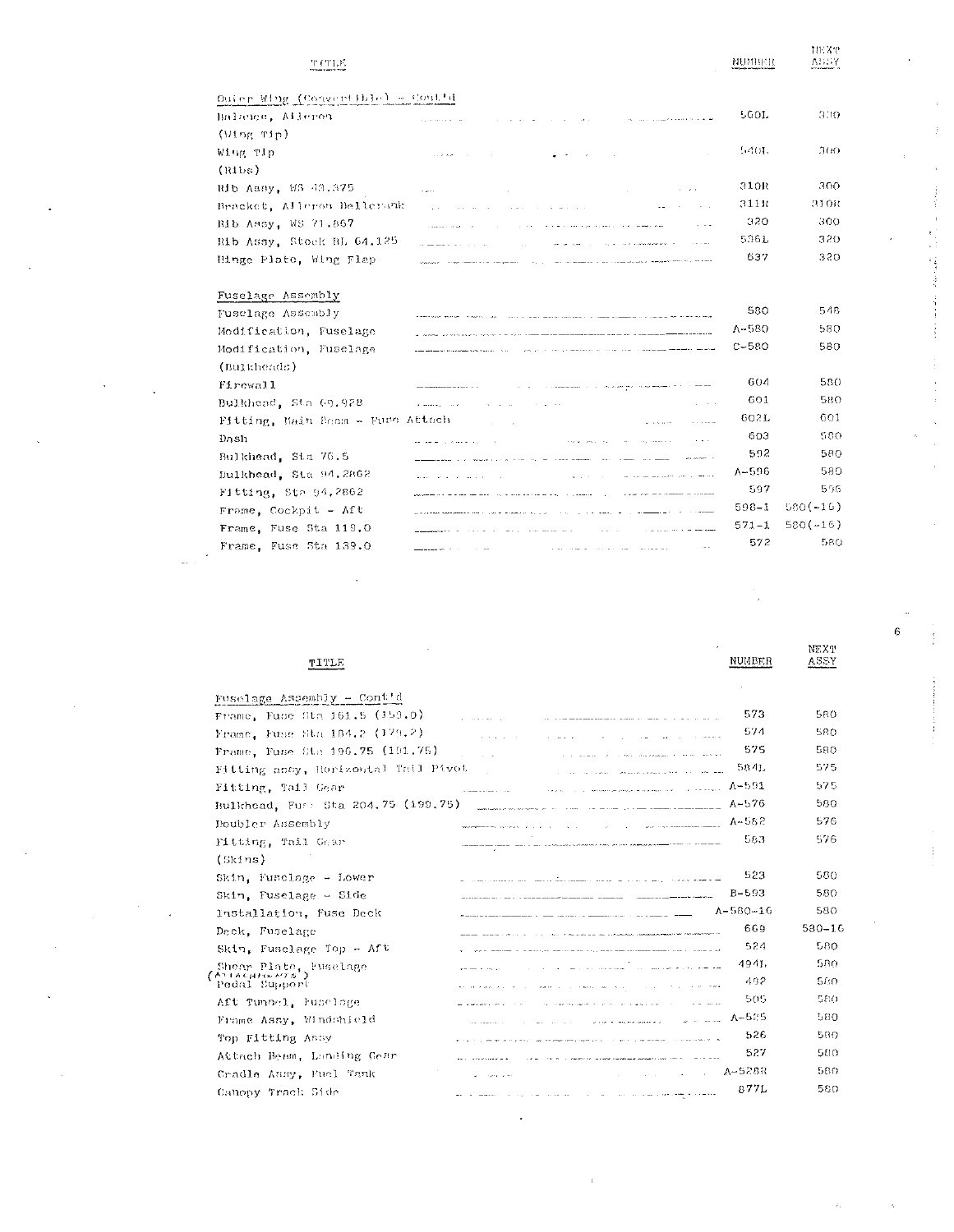### T1 T1 E

| 相同用主 |
|------|
|------|

ASSY

**NEXT** 

ă

| Horigontal Tail ⊶ Cont!d     |                                                                                                                     |           |      |
|------------------------------|---------------------------------------------------------------------------------------------------------------------|-----------|------|
| Lug, Horiz Tail Pivot        | the contract of the contract of the contract of the contract of the contract of                                     | -509      | 502  |
| Mast Anny, Horlz Tall        | .<br>Managaran sebelum dan bertukur dan pertama dan pengaran mengalan pertama dan pertama dan pertama dan pertama d | A-510     | 1,02 |
| Aft Root Rib, Horiz Tail     | and the contract of the contract of the contract of the contract of the contract of the contract of the contract of | -611      | 501  |
| Lending Edge Rib, Horiz Tail |                                                                                                                     | -612      | 501  |
| Rear Beam, Horiz Tail        | application of the contraction of the state of the components of the contraction of the state of the state of       | -613      | 507  |
| Tab Assy, Horiz Tail (       | The continuous content concentration and the content of the content of the property of the content of the content   | $A-517L$  | 595  |
| Tab Linkage, Horiz Tail      | and analyzed the state of the state of the state of the state and analyzed the state of the state of the state      | $A - 521$ | 595  |
| Tab Arm. Horiz Tail          | فتتحدث المرادا المرابي الراديد المتافيق والمرادي والترادي والمستهلة البينتين والمتحدة فتنقيه والمتحدة               | 513L      | 521  |
| Spacer, Horiz Tail Pivot     | and the state of the power and an analysis of the contract of the state measurement paper paper and complete the    | 594       | 595  |
| Tip Weight, Horiz Tail       | made a series of the contract of the contract of the complete and the complete series and contract the contract of  | 623       | 595  |
|                              |                                                                                                                     |           |      |

### Wing Beam To Fuselage Joints

|  |  | Joint, Main Beam - Fuselage |                                                                                                                                                                                                                                             | 599  | 548 |
|--|--|-----------------------------|---------------------------------------------------------------------------------------------------------------------------------------------------------------------------------------------------------------------------------------------|------|-----|
|  |  |                             | $J\text{ofnt}$ , Rear Beam - Fuselage $\frac{1}{2}$ and $\frac{1}{2}$ are the contract of the second second second second second second second second second second second second second second second second second second second second s | 617  | 548 |
|  |  |                             |                                                                                                                                                                                                                                             | 617V |     |

# Wing Flop Installation

| Installation, Wing Flap       | a construction of the construction of the construction of the construction of the construction of the construction   | 631 | 548 |
|-------------------------------|----------------------------------------------------------------------------------------------------------------------|-----|-----|
| -Assembly, Wing Flap------    |                                                                                                                      |     |     |
| -Rib-Assembly, Inboard-Flap   |                                                                                                                      |     |     |
| -Rib-Assembly, Outboard-Flap- |                                                                                                                      |     |     |
| Beam Wing Flap                | <u> 1990 - 1990 - 1990 - 1990 - 1990 - 1990 - 1990 - 1990 - 1990 - 1990 - 1990 - 1990 - 1990 - 1990 - 1990 - 199</u> |     |     |
|                               | r Nose Rib Assyr Wing Player - In the term that we have a controlled to the term 662b - com-662b -                   |     |     |
|                               | $-$ bracket, Wing Flap communication in the contract of $-$ 734h $-$ 632 $-$                                         |     |     |
| "Collar, Tlap Mast            |                                                                                                                      |     |     |

### NEXT **TITLE** ASSY NUMBER VERTICAL TAIL Installation, Vertical Tail 570 548  $(Fin)$ 561 570 Assembly, Fin.  $\sim$  -resolution and management  $\sigma$  and  $\sigma$  . The following  $\sigma$  is a  $\sigma$  -  $\sigma$  -  $\sigma$  -  $\sigma$  -  $\sigma$  -  $\sigma$ Leading Edge Bulkhead, Fin. 562  $561\,$  $\mathcal{O}(\mathcal{O}(\mathcal{O}))$  and  $\mathcal{O}(\mathcal{O})$  $\mathcal{F}^{\prime}(\mathcal{A},\mathcal{A})$  . Therefore, we set  $\mathcal{F}^{\prime}(\mathcal{A},\mathcal{A})$ Root Rib, Fin 563  $561\,$  $\label{eq:optimal} \mathbf{w}(\mathbf{z}) = \mathbf{z}_{\text{max}}(\mathbf{z}) \mathbf{w}(\mathbf{z}) + \mathbf{z}_{\text{max}}(\mathbf{z}) \mathbf{z}_{\text{max}}(\mathbf{z}) + \mathbf{z}_{\text{max}}(\mathbf{z}) + \mathbf{z}_{\text{max}}(\mathbf{z})$ Intermediate Rib, Fin. 561 564 where the main contract  $\alpha$  , the contract of the contract  $\alpha$  ,  $\alpha$  ,  $\alpha$  ,  $\alpha$  ,  $\alpha$  $\omega_{\rm{max}}$  and  $\omega_{\rm{max}}$  $\sim 100$  $5\,6\,1$  $\mathop{\rm Ti}\nolimits_{\rm P}$   $\mathop{\rm Rfb}\nolimits_{\rm P}$  Fin 565 and the contract of the contract of the contract of the contract of the contract of the contract of the contract of the contract of the contract of the contract of the contract of the contract of the contract of the contra 561 Beam  $\textit{Assy}_\ell$  Fin A566  $\limsup_{n\to\infty} \frac{1}{n} \log \left( \frac{1}{n} \right) = \limsup_{n\to\infty} \frac{1}{n} \log \left( \frac{1}{n} \right) = \limsup_{n\to\infty} \frac{1}{n} \log \left( \frac{1}{n} \right) = \limsup_{n\to\infty} \frac{1}{n} \log \left( \frac{1}{n} \right) = \limsup_{n\to\infty} \frac{1}{n} \log \left( \frac{1}{n} \right) = \limsup_{n\to\infty} \frac{1}{n} \log \left( \frac{1}{n} \right) = \limsup_{n\to\infty} \frac{1}{$  $\hat{z}$  , and  $\hat{z}$  ,  $\hat{z}$ (Rudder) Assembly, Rudder 569 570 we will be completed that the complete state of the state of the model mass of the system of the same 567 569 Rib Assy (Bottom), Rudder  $\langle \phi \rangle$  ,  $\langle \phi \rangle$  , and  $\mathcal{L}_{\mathcal{A}}$  , and the second constant space of  $\mathcal{A}$  , and  $\mathcal{A}$  $\label{eq:3.1} \sigma(\mathbf{r}) = \left\{ \begin{array}{ll} \mathbf{r}_{\text{max}} & \text{if } \mathbf{r}_{\text{max}} \in \mathbb{R} \text{ and } \mathbf{r}_{\text{max}} \text{ and } \mathbf{r}_{\text{max}} \text{ and } \mathbf{r}_{\text{max}} \text{ and } \mathbf{r}_{\text{max}} \text{ and } \mathbf{r}_{\text{max}} \text{ and } \mathbf{r}_{\text{max}} \text{ and } \mathbf{r}_{\text{max}} \text{ and } \mathbf{r}_{\text{max}} \text{ and } \mathbf{r}_{\text{max}} \text{ and } \mathbf{r}_{$ 578 567 Stop, Rudder  $\langle \phi_{\sigma} \rangle_{\sigma}$  is a set of  $\sigma$  , where  $\mathcal{L}_{\mathcal{A}}$  is a set of the second continuous constant  $\mathcal{L}_{\mathcal{A}}$  $\gamma_{\rm{m}}$  , and  $\gamma_{\rm{m}}$  , and  $\gamma_{\rm{m}}$  and  $57\%$ 567 Mast, Rudder  $\tau_{\rm c}(\omega) = \tau_{\rm c}$  , and  $\tau_{\rm c}$  and  $\omega_{\rm m}$  $\mathcal{A}_\text{max} = \mathcal{A}_\text{max}$  . Then, the second constraints are  $\mathcal{A}_\text{max}$  $\sim$  and  $\sim$  10 km s and  $\sim$ 569 Rib Assy (Top), Rudder 568 ستوارث وساحات  $\mathcal{A}$  -compact to  $\mathcal{A}$  and  $\frac{1}{2}$  . The contract  $\frac{1}{2}$ Rib (Second), Rudder 585 569  $\sigma(\tau)$  , and the state  $\tau$  $\sim$  $\mathtt{Rib}$  (Third),  $\mathtt{jupdate}$  $\ldots \longrightarrow \cdots \longrightarrow \cdots \longrightarrow \cdots \longrightarrow \cdots \longrightarrow A \rightarrow 586$ 569.  $\label{eq:1.1} \mathcal{L}(\mathcal{A},\mathcal{B})=\mathcal{A}(\mathcal{B})=\mathcal{A}(\mathcal{B})=\mathcal{A}(\mathcal{B})=\mathcal{A}(\mathcal{B})=\mathcal{A}(\mathcal{B})$ Beam  $(\text{Upper})_x$  Rudder 567 569.  $\alpha$  ,  $\alpha$  ,  $\beta$  , and the component of  $\alpha$  ,  $\alpha$  ,  $\beta$  ,  $\beta$  ,  $\beta$  ,  $\beta$  ,  $\alpha$  ,  $\alpha$ where  $\frac{1}{2}$  and  $\frac{1}{2}$  <br>defines a set  $\mathcal{H}^{\pm}$  and  $\mathcal{H}^{\pm}$  and<br>  $\mathcal{H}^{\pm}$  and  $\mathcal{H}^{\pm}$  $569$ Heam (Lower), Rudder والمحارب والمعارض والمحارب الشكارة المتعارض  $588\,$  $\hat{\beta}$  ,  $\hat{\beta}$  ,  $\hat{\beta}$  ,  $\hat{\beta}$  , and  $\hat{\beta}$ Hinge (Lower), Rudder  $\mathcal{A}^{\mathcal{A}}$  , where  $\mathcal{A}^{\mathcal{A}}$  is the contract of the contract of the contract of 577 570  $\mathcal{A}$  and  $\mathcal{A}$  is a set of  $\mathcal{A}$  and  $\mathcal{A}$  $570\,$ Bushing, Rudder Binge 581 . The constraints of the constraints of the constraints of the constraints of the constraints  $\mathcal{L}_\text{c}$ Horizontal Tail

 $\text{C}\text{-}\text{595}$ 548 Installation, Horizontal Tail  $\left\langle \mathbf{v}(\mathbf{v})\right\rangle =\left\langle \mathbf{v}(\mathbf{v})\right\rangle$  , where  $\mathbf{v}(\mathbf{v})$  is a second  $\sim$   $\sim$   $\sim$   $\sim$   $\rm B{\sim}502$ 595 Assembly, Horizontal Tail  $\alpha$  , and the contribution of the contribution of the contribution of the contribution of  $\alpha$  $\mathbb{S}\mathbb{O}(\mathbb{N})$  $\Sigma\Omega\ell^2$ Tip Rib Assy, Horiz Tatl.  $\sim$  $506\,$ 502 Tip, Horiz Tail

 $\overline{7}$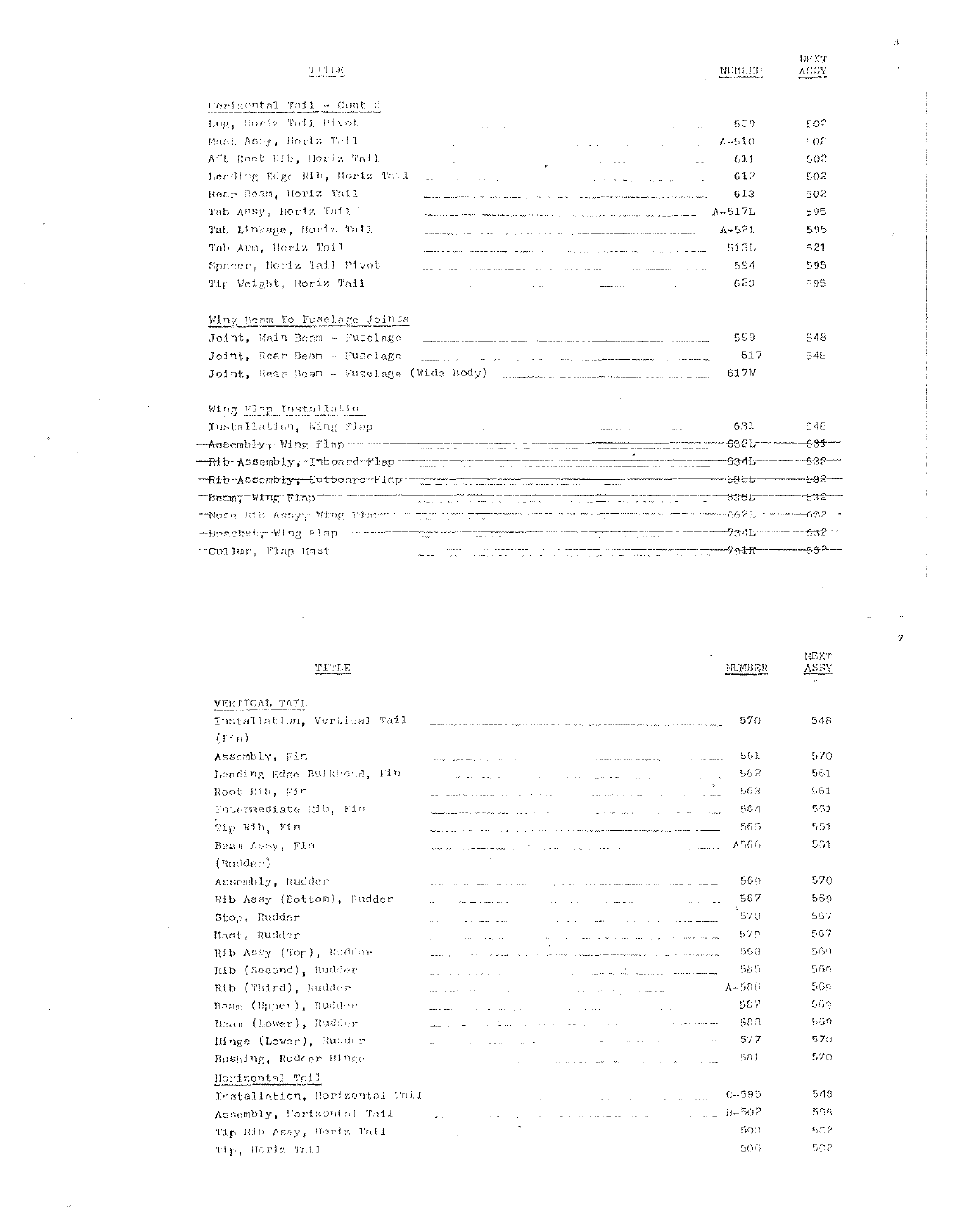### $\overline{\text{TT11}}$  :

# Wing Flap Installation - Contid

| Mast, Wing Flap                    | and the control of the state of the state of the state of the state of the state of the state of the            | $A-6.38B$ | -631 |
|------------------------------------|-----------------------------------------------------------------------------------------------------------------|-----------|------|
| Flap Pulley Installation, Outboard | and the company of the second company of <b>A-736L</b> .                                                        |           | 631  |
| Flap Pulley Installation, Inboard  | $\sim$ $A-740$                                                                                                  |           | 631  |
| Lever Installation, Flap Control   | and the contract of the contract of the contract of the 742                                                     |           | 631  |
| Detent, Flap Control               | a market a barance of the company of the company of the company of the company of the company of the company of | 743       | 242. |

Control Sticks & Linkage

| $(M1$ cron $)$                       |                            |                                                                                                                                                                                                                                |           |             |
|--------------------------------------|----------------------------|--------------------------------------------------------------------------------------------------------------------------------------------------------------------------------------------------------------------------------|-----------|-------------|
| Aileron Control System               | and the state of the state | the communication of the communication of the communication of the communication of the communication of the communication of the communication of the communication of the communication of the communication of the communic | 105       | 200/300/548 |
| Aileron Control System, Stock        |                            | the contract of the<br>and the company's company of the company's                                                                                                                                                              | -520      | 105         |
| Bellerank Assy, Aileron Control      |                            | where the contract contract and consideration of the contract of the contract of the contract of the contract of the contract of the contract of the contract of the contract of the contract of the contract of the contract  | 498       | 520         |
| Hub, Aileron Bellerauk               |                            | <u> 1960 - Jan Jan Jan James II, martin al-</u>                                                                                                                                                                                | 499       | 498         |
| Actuator Tube, Aileron Control       |                            |                                                                                                                                                                                                                                | 501       | 520         |
| Actuator Tubes, Aileron Control      |                            |                                                                                                                                                                                                                                | 106       | 105         |
| Assy, Aileron Bellerank, Center Wing |                            |                                                                                                                                                                                                                                | 211       | 105         |
| Bellerank, Aileron                   |                            | <u>2000 - Jan Francisco Alemania (1995), carrier de la componenta</u> de la componenta de la componenta de la compo                                                                                                            | 212       | 105         |
| Assy, Aileron Bellerank, Outer Wing  |                            |                                                                                                                                                                                                                                | 318L      | 105         |
| (Stick)                              |                            |                                                                                                                                                                                                                                |           |             |
| Control Assembly                     |                            | <u> 1965 - Andrej Standard, amerikan bizi zaini zaini zaini za</u>                                                                                                                                                             | 550       | 105         |
| Walking Beam                         |                            | and the state of the state of the state of the state of the state of the state of the state of the state of the                                                                                                                | 551       | 550.        |
| Socket, Control Stick                |                            | the committee of the committee of the committee of the committee of the committee of the committee of the committee of the committee of the committee of the committee of the committee of the committee of the committee of t | -552      | 550         |
| Plate, Aileron Control Horn          |                            |                                                                                                                                                                                                                                | $A - 553$ | 550         |
| Bushing, Aileron Plvot               |                            |                                                                                                                                                                                                                                | A-554     | 550/520     |
| Bushing, Elevator Plvot              |                            | the contract of the contract of the contract of the contract of the contract of the contract of the contract of                                                                                                                | -555      | 550         |

| ጥፐጥ ፓጥ<br>$\mathbf{r}$<br>$\sim 100$                                                                                                                                                                                                                                 | NUMBER | <b>NEXT</b><br>ASSY |
|----------------------------------------------------------------------------------------------------------------------------------------------------------------------------------------------------------------------------------------------------------------------|--------|---------------------|
| Control Sticks & Linkage - Cont'd                                                                                                                                                                                                                                    |        |                     |
| (Elevator)                                                                                                                                                                                                                                                           |        |                     |
| Elevator Control System                                                                                                                                                                                                                                              | 519    | 548                 |
| Push - Pull Tube Assy, Elevator                                                                                                                                                                                                                                      | 495    | 519                 |
| Spacer, Elevator Push Pull Tube                                                                                                                                                                                                                                      | 496    | 519                 |
| Rudder Control System                                                                                                                                                                                                                                                |        |                     |
| Rudder Control System Installation<br>and the company of the company of the company of the company of the company of the company of the company of the company of the company of the company of the company of the company of the company of the company of the comp | 1.1B   | 548                 |
| Installation, Rudder Pedals                                                                                                                                                                                                                                          | 488    | 518                 |
| Rudder Pedal                                                                                                                                                                                                                                                         | 419    | 488                 |
| Installation, Brake System                                                                                                                                                                                                                                           | 490    | 488                 |

## Elevator Trim

 $\texttt{Spring}_\pm$ Rudder

Brake Pedal

| Installation, Elevator Trim System.<br>المستشهدات المنابع المستشهدة المستشهدة والمنابع المنابع المنابع المنابع المنابع المنابع المنابع المنابع المناب                                                                                                                     | -715      | 548  |
|---------------------------------------------------------------------------------------------------------------------------------------------------------------------------------------------------------------------------------------------------------------------------|-----------|------|
| المواري المواريخ المواري المواريخ المواريخ المواريخ المواريخ المواريخ المواريخ المواريخ المواريخ المواريخ المو<br>والمواريخ المواريخ المواريخ المواريخ المواريخ المواريخ المواريخ المواريخ المواريخ المواريخ المواريخ المواريخ ا<br>Installation, Elevator Trim Jack Ansy | $A - 701$ | 715  |
| Bearing Cage, Elevator Trim Cystem<br>میں<br>میں میں ان اور ان وقت کی ان کے موسیق ان کے ان کے ان کے ان کے ان کے موسیق ا                                                                                                                                                   | 686       | 701  |
| Bearing Block, Elevator Trim System.<br>and the company control of the control of the control of the control of the control of the company of the control of the control of the control of the control of the control of the control of the control of the control of     | -689      | 701  |
| Nut. Elevator Trim System<br>المناسب المناسب المستقل المناسب المناسب المستقل المستقل المستقل المستقل المستقل المستقل المستقل المستقل المستقل                                                                                                                              | -694      | 701  |
| Bushing, Elevator Trim Swatem                                                                                                                                                                                                                                             | 202       | 701. |
| Torque Taba Assy, Elevator Trim System                                                                                                                                                                                                                                    | -703      | 701. |
| Spacer, Elevator Trim System.                                                                                                                                                                                                                                             | 707       | 701  |
| Jack Screw, Elevator Trim System                                                                                                                                                                                                                                          | 704       | 701  |
| Control Head, Elevator Trim System                                                                                                                                                                                                                                        | 716       | 715. |

 $10\,$ 

 $\frac{\mathrm{HEXT}}{\mathrm{AGGY}}$ 

 $\frac{\text{HHABER}}{\text{HHABER}}$ 

491

493

 $\bar{\bar{z}}$ 

 $\sim$ 

490

488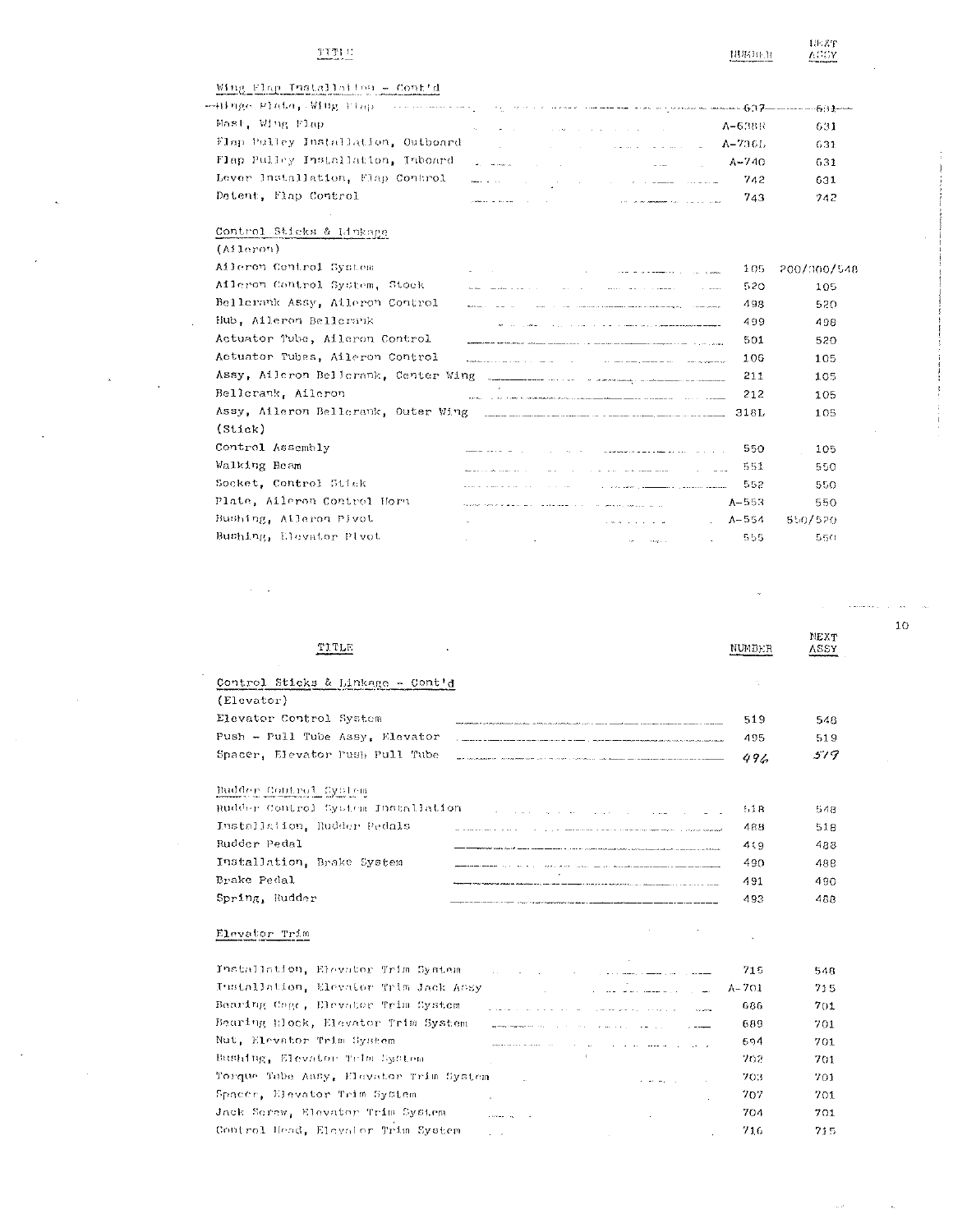| TTTLE                           |                                                                                                                      | NUMBER | 111.71<br>ASSY |
|---------------------------------|----------------------------------------------------------------------------------------------------------------------|--------|----------------|
| Elevator Trim - Contid          |                                                                                                                      |        |                |
| Werminal, Flexible Shaft        |                                                                                                                      | 719    | 701/716        |
| Hub, Trim Wheel                 |                                                                                                                      | 721    | 716            |
| Tuterior                        |                                                                                                                      |        |                |
| (Seats)                         |                                                                                                                      |        |                |
| Installation, Seats             |                                                                                                                      | 855    | 548            |
| Saat Frame                      |                                                                                                                      | 512    | 855            |
| Seat Mounting, Front Outboard   | The component of the component of the component and the component of the component of the component of the component | 852R   | 855            |
| Seat Bracket, Front Outboard    | المستقل المركز المواد المتعلق المستقل المركز المركز المستقل المركز المركز المركز المركز المركز المركز المركز ا       | 856R   | 852            |
| Seat Mounting, Front Inboard    |                                                                                                                      | 854L   | 855            |
| Seat Bracket, Front Inboard     |                                                                                                                      | 853    | 854            |
| Seat Support, Rear              |                                                                                                                      | 857L   | 855            |
| Loop, Harness                   |                                                                                                                      | 858    | 855            |
| Anchorage, Shoulder Harness     | .<br>2000 - January Leonard Leonard Leonard Leonard Leonard Leonard Maria Maria Maria Maria Maria Maria Maria Mari   | 859    | 855            |
| Auchorage, Seat Belt - Outboard |                                                                                                                      | 860R   | 855            |
| Anchorage, Seat Belt - Inboard  |                                                                                                                      | 861    | 855            |
| (Tunnel)                        |                                                                                                                      |        |                |
| Forward Tunnel                  |                                                                                                                      | .504   | 548            |
| Bearing, Trim Wheel             |                                                                                                                      | 722    | 504            |
| Instrumentation                 |                                                                                                                      |        |                |
| Instrument Panel                |                                                                                                                      | 508    | 548            |
| Installation, Pitot Static      |                                                                                                                      | 796    | 548            |

| TITLE                           |                                                                                                                                                                                                                               | <b>NUMBER</b> | NE YT<br>ASSY |
|---------------------------------|-------------------------------------------------------------------------------------------------------------------------------------------------------------------------------------------------------------------------------|---------------|---------------|
| dindshield & Canopy             |                                                                                                                                                                                                                               |               |               |
| (Windshield)                    |                                                                                                                                                                                                                               |               |               |
| Installation, Windshield        |                                                                                                                                                                                                                               | 487           | 548           |
| (Canopy)                        |                                                                                                                                                                                                                               |               |               |
| \ssembly, Canopy                |                                                                                                                                                                                                                               | $A - 650$     | 548           |
| Assembly, Canopy Latch          | ACCOMMODATION CONTINUES THE REPORT OF A STATE OF A STATE OF A STATE OF A STATE OF A STATE OF A STATE OF A STATE OF A STATE OF A STATE OF A STATE OF A STATE OF A STATE OF A STATE OF A STATE OF A STATE OF A STATE OF A STATE | 870           | 650           |
| Body, Canopy Latch              |                                                                                                                                                                                                                               | 867           | 870.          |
| Flat Layout, Body, Canopy Latch |                                                                                                                                                                                                                               | 875           | 867           |
| look, Canopy Latch              |                                                                                                                                                                                                                               | 868           | 870           |
| Inside Handle, Canopy Latch     | <u>an manuscriptor and construction of the manuscriptor of the construction of the set of the set of the set of th</u>                                                                                                        | 869           | 870           |
| Dutside Handle, Canopy Latch-   | a contract of the contract of the contract of the contract of the contract of the contract of the contract of                                                                                                                 | 871           | 870           |
| Stud, Canopy Latch              | the control of the property of the construction of the state of control and control of the control of the control of the control of the control of the control of the control of the control of the control of the control of | 872           | 870           |
| Shaft, Canopy Latch             | a companies and a companies and work are a water<br>Associated and the contract of the contract of the con-                                                                                                                   | 873           | 870           |
| Pin, Canopy Lotch               | The company's property of the second property of the company's second terms.                                                                                                                                                  | 874           | 870           |
| Cover Plate, Canopy Latch       |                                                                                                                                                                                                                               | 876           | 870           |
| Seal, Canopy                    | A 1990 A 1990 A 1990 A 1990 A 1990 A 1990 A 1990 A 1990 A 1990 A 1990 A 1990 A 1990 A 1990 A 1990 A 1990 A 1990 A 1990 A 1990                                                                                                 | 1439          | 650           |
|                                 |                                                                                                                                                                                                                               |               |               |

# Gear Installation

## $(Matns)$

| Installation, Main Landing Gear                                                                                                                                                                                                                                | -516   | 548  |
|----------------------------------------------------------------------------------------------------------------------------------------------------------------------------------------------------------------------------------------------------------------|--------|------|
| Axle Stub, Main Gear (Rosenhan)                                                                                                                                                                                                                                | -483-2 | 516  |
| Axle Stub, Main Gear (Cleveland/Goodyear) [1] [1] [1] [1] [1] [1] [1] 483-1                                                                                                                                                                                    |        | 516  |
| Wheel Backring, Main Gear<br>and the second company of the second contract the second contract of the second contract of the second that th<br>Second contract the second contract of the second contract of the second contract of the second contract of th  | 484    | 516  |
| Wheel Rethiner, Main Gear                                                                                                                                                                                                                                      | -48 S  | 516  |
| a sa mara da sensa da sensa de la construcción de la construcción de la construcción de la construcción de la c<br>En 1920, estableceu a la construcción de la construcción de la construcción de la construcción de la construc<br>Main Landing Gear Assembly | -515   | 516  |
| Details. Main Landing Geor<br>and the contract of the second contract of the contract of the contract of the contract of                                                                                                                                       | 48G    | 515. |

 $12$ 

 $\frac{1}{3}$  $\frac{1}{2}$ 

 $\overline{11}$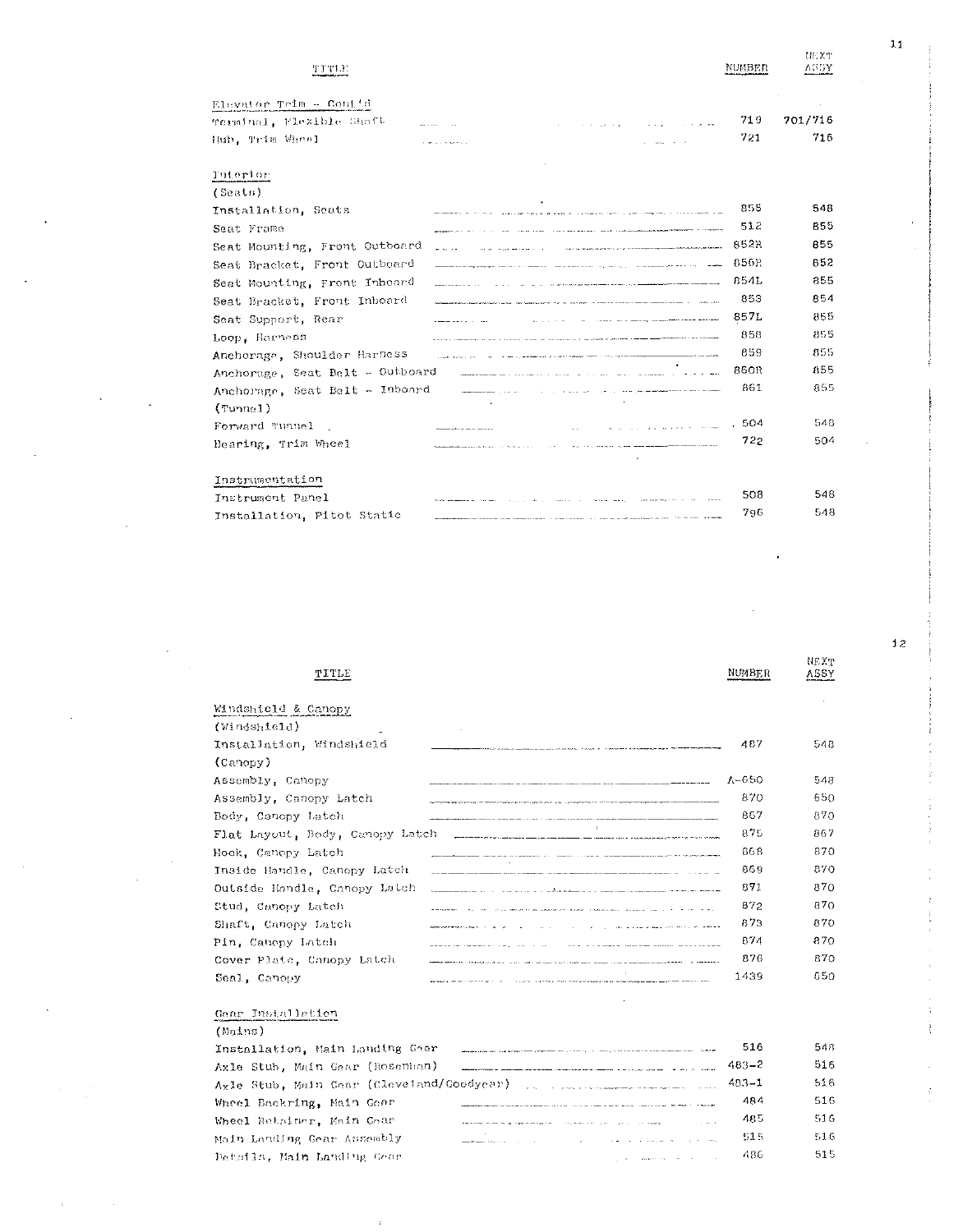NEXT<br><u>AGGY</u>

À

|                                                                                                                                                                                                                                | $A-590$   | 548. |
|--------------------------------------------------------------------------------------------------------------------------------------------------------------------------------------------------------------------------------|-----------|------|
| and the continuation of the companies<br>the company's company's company's                                                                                                                                                     | $B-5B9$   | 590  |
| the company of the company of the company of the company of the company of the company of the company of the company of the company of the company of the company of the company of the company of the company of the company  | $A - 862$ | 590. |
|                                                                                                                                                                                                                                |           |      |
|                                                                                                                                                                                                                                | 6511.     | 548. |
|                                                                                                                                                                                                                                | 864L      | 651  |
|                                                                                                                                                                                                                                | 866       | 548  |
|                                                                                                                                                                                                                                | 865       | 866  |
|                                                                                                                                                                                                                                |           |      |
|                                                                                                                                                                                                                                |           |      |
| The contract of the property of the second service and property in the service and complete the service of the term of the property of the contract of the contract of the contract of the contract of the contract of the con | 514       |      |
|                                                                                                                                                                                                                                |           |      |

| Outlet, Fuel Tank                   |                                                                                                                                                                                                                                | 480   | 514  |
|-------------------------------------|--------------------------------------------------------------------------------------------------------------------------------------------------------------------------------------------------------------------------------|-------|------|
| End, Fuel Tank                      | the construction of the construction of the construction and construction of the construction of the construction<br><b>BARNET THE CAR ARRAIGN AT 1990 AT 1990 AT 1990</b>                                                     | 4811. | 514  |
| Sheet, Fuel Tank                    |                                                                                                                                                                                                                                | 482   | 514  |
| Filler Neck, Fuel Tank              | PARTY WAS CONSTRUCTED AND A CONSTRUCTION OF THE COLUMN OF THE CONSTRUCTION OF THE COLUMN OF THE COLUMN CONSTRUCTION OF THE CONSTRUCTION OF THE CONSTRUCTION OF THE COLUMN OF THE CONSTRUCTION OF THE COLUMN OF THE COLUMN OF T | 1159  | 514  |
| Assembly, Fuel Filler Cap           | <u>andre afstrukt med en er ste stad med en som en som stad med en </u>                                                                                                                                                        | 1160  | 514  |
| Sealing Ring, Fuel Filler Cap       | The Contract of the Company of the Company and Company and Company of the Company of the Company of the Company of the Company of the Company of the Company of the Company of the Company of the Company of the Company of th | 1188  | 1160 |
| Cover, Filler Cap                   |                                                                                                                                                                                                                                | 1189  | 1160 |
| Plate Assy, Filler Cap              |                                                                                                                                                                                                                                | 1190  | 1160 |
| Plate, Filler Cap                   |                                                                                                                                                                                                                                | 1191  | 1190 |
| Wing Nut Filler Cap                 |                                                                                                                                                                                                                                | 1192  | 1160 |
| Fuel Gage Sending Unit Installation | The contract of the contract of the contract of the contract of the contract of the contract of the contract of the contract of the contract of the contract of the contract of the contract of the contract of the contract o | 792   |      |

| TITLE                                  | NUMBER                                                                                                                                                                                                                                 | <b>NEXT</b><br>ASSY |
|----------------------------------------|----------------------------------------------------------------------------------------------------------------------------------------------------------------------------------------------------------------------------------------|---------------------|
| Engine Installation                    |                                                                                                                                                                                                                                        |                     |
| (Engine Mount)                         |                                                                                                                                                                                                                                        |                     |
| Dynafocal, Engine Mount Assy           | 728                                                                                                                                                                                                                                    | 548                 |
| Ring, Dynafocal Engine Mount           | 727                                                                                                                                                                                                                                    | 728                 |
| Jig, Dynafocal Mount                   | 733                                                                                                                                                                                                                                    |                     |
| (Carburator Air Box)                   |                                                                                                                                                                                                                                        |                     |
| Assembly, Carb Air Box                 | 781                                                                                                                                                                                                                                    | 548                 |
| Seal, Carb Air Box                     | 751                                                                                                                                                                                                                                    | 781                 |
| Well, Carb Air Box                     | 782                                                                                                                                                                                                                                    | 781                 |
| Valve, Carb Air Box                    | 863                                                                                                                                                                                                                                    | 781                 |
| (s <sub>pinner</sub> )                 |                                                                                                                                                                                                                                        |                     |
| Spinner Assembly                       | 640<br>ومنفقا مستشفات والمناصبين ومستشفي فمنطقتين الطفوون الرابوي المواردة المرادي والمنافذ                                                                                                                                            | 548                 |
| Rear Bulkhead, Spinner                 | 639<br>سعد فيلتب بعد المتارين الشهري المناصر الاستوار                                                                                                                                                                                  | 640                 |
| Spinner Shell                          | 641                                                                                                                                                                                                                                    | 640                 |
| Front Bulkhead, Spinner                | 642                                                                                                                                                                                                                                    | 640                 |
| (Extension)                            |                                                                                                                                                                                                                                        |                     |
| Extension, Propeller Shaft - Lyc 0-320 | 1070<br>and can be a construction of the second proportion of the contract of the second second second second second second second second second second second second second second second second second second second second second s |                     |
| Driving Lug, Propeller Shaft Extn      | 1071<br>and the company and continue in continue the company of the continue of the property of the ATT ( ) and the Control of the Control of the Control of the Control of the Control of the Control of the Control of the Control o | 1070                |
| Extension, Propeller Shaft - Lyc 0-360 | 1072<br><b>Contract the Community of the Community of the Community Community and Community</b>                                                                                                                                        |                     |
| Driving Lug, Propeller Shaft           | 905<br>ومعاملهم والمستحدث والمستقاد والمتحدث والمستهدات المتحدث والمستعلم المتحدث والمستحدث والمستحدث                                                                                                                                  | 1072                |
| (Battery Box)                          |                                                                                                                                                                                                                                        |                     |
| Installation, Battery Box              | A850                                                                                                                                                                                                                                   | 548                 |
| Miscellaneous                          |                                                                                                                                                                                                                                        |                     |
| Extension - Rubbing Strip              | 744<br>war in the company will be                                                                                                                                                                                                      |                     |

 $14$ 

 $\ddot{\phantom{a}}$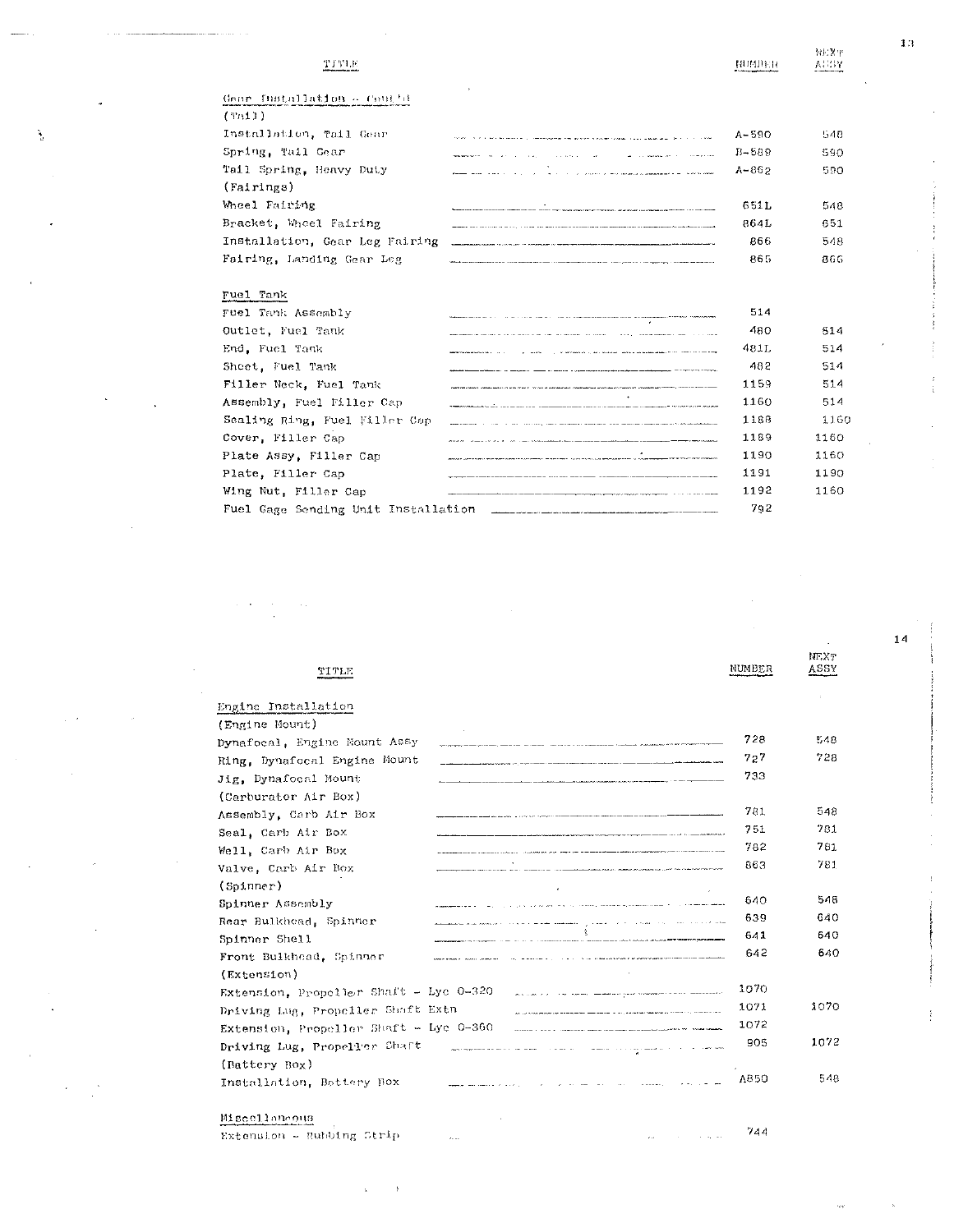### C-13 ST LICELY 551

 $-0.50 -$ 

tr-FWF 0-293 GPU KEN MORGAN, 939 LOUELLA DR., HURST, TEXAS A great deal of information is available on the 0-290G power plant. Most agree that it is a reliable engine, if properly overhauled and maintained. Receptly, lass interest has been shown in the engine due to its searcity and the availibility of spare parts. Some T-16 builders may have GPU engin-s tlanned for installation in their aircraft. If so, the following Information may be of some value. .

I just completed a top overhaul on a GPU engine installed in my Starduster 2-place. The engine had about 160 hours total time since new. The comprescion theck was good; however, oil fouling of the bottom plugs on #1 and mk cylinders prevented proper operation of the power plant. Disassembly of the cylinders revealed excessive valve stem to valve guide clearence. Don't believe the GPU manual on the clearence that is acceptable. Refer to the Lycoming overhaul manual for guide to stem clearence accolfied for the DeBill The search for replacement parts ( intake and expect valves, guides, rings, and top gasket set ) went from the typical allerat distributor to the salvage yards that once sold GPU engines and space carts. Gentlemen, inflation is definitely with us. However, after some extensive shopping the following sources of supply were used. All furnished sirworthy components, at the most reasonable price.

- 1. Pings and top gasket set was purchased from Mr. Carl F. Saker, 14307 Aetna St., Van Nuys, Ca. 91411, Fhone 213-786-3120. Service was excellent with same day shipment of parts, even C.O.D. Mr. Baker also has standard aircraft components if desired.
- 2. The prop reinforcement flarge is available from Aircraft Spruce and Specialty. This is a bergain for sbout \$ 30.00, and possibly the cheapest insurance you will ever buy. They also have the longer driving lugs required if the flange is used.
- 3. Valves and valve guides were purchased from El Reno Aviation. El Feno, Oklahowa. These are original GPU valves and perfectly sulved to aircraft use. John Thomp has indicated these valves were, in his opinion, equal to mireraft quality valves. El Reno has most any other part required to convert and/or overhaul the GPU. This includes items such as the scoessory case, mags, pistons, rods and bearings, and other misc, components required for GPU conversion.

I recently made a business trip to San Francisco and had the opportunity to visit with John and Kay Thorp. I am happy to report they are doing very well and John is still busy tending to T-1S inquiries. This visit was a dreamloume trúé for me as I had wanted to personally meet this fire gestleren and thank him for the great aircraft he has given to us. During our conversation, Mr. Thorp related his experience with the GPU having personally overhauled approximately 35 to 40 engines. His opinion has always been, and still is, that the GPU makes an outstanding aircraft pawer plant, if properly overhauled and maintained. With the cost of certified engines.going up daily, it may be time to dust off the ole cru

My T-18 project has been on the back burner for almost a year as I have speat this time on the restoration of an early Starduster 2-place hipe. This work has been completed and the T-18 fever is abuilding once again. Present project status is: Fuslage riveted and on gear, Vertical fin and rudder complete. Horizontal tail ready to assemble. Electric trim in place. 0-320-B2B high compression 160 HP engine in crate with 1176 hrs. Will go felding wing, but no components or material in work. I vote YES for mational T-18 Fly In.

Therebo, Ken, for the 0-290 Poop.

When and if we get a complete bill of materials, and if there is sufficient interest, I'll do all the indexes and list full size in a separate mailing . If only a few request it I'll send you the lis photocopied full size. Allow 120/sheet. plus about \$1.25 for postage and envelope.

# $478900011114466018011011$ <br>  $4790000111144660100010011$

|       | Jnused For Wide Body - Convertible Wing Version | contains the dealership and the state of<br>and the content of the<br>and a second second |                             | an en                          |                      | Í                     | $\frac{1}{2}$<br>ŧ<br>ì<br>Í<br> | $\frac{1}{2}$<br>医腹膜<br>:<br>;<br>;<br>; | Ì<br>ţ<br>$\begin{array}{c} \vdots \\ \vdots \\ \vdots \\ \vdots \end{array}$<br>ļ<br>$\ddotsc$<br>į | $\frac{1}{2}$<br>No manufacture is considered to the first<br>. | $\vdots$      | $\frac{1}{2}$<br>ł             |                                | ores over a series<br>and a series of the comment and company | March 2004 Mill 2017  | <b>Really the model of the continuum continuum of the first of the continuum of the continuum of the continuum</b><br>$\ddot{a}$<br>$\vdots$<br>model in the content of the content of the<br> <br> <br> <br> |
|-------|-------------------------------------------------|-------------------------------------------------------------------------------------------|-----------------------------|--------------------------------|----------------------|-----------------------|----------------------------------|------------------------------------------|------------------------------------------------------------------------------------------------------|-----------------------------------------------------------------|---------------|--------------------------------|--------------------------------|---------------------------------------------------------------|-----------------------|---------------------------------------------------------------------------------------------------------------------------------------------------------------------------------------------------------------|
| TITLE |                                                 | ing (Except Dynafocal<br>soss (Except Dynafocal                                           | ing Mount (Except Dynafocal | ush Pull Tube, Aileron (stock) | Mb, Center BL 49.875 | lear Beam, Outer Wing | Mb, Center, Outer Wing           | db, Wing Leading Edge                    | folnt, Wing Rear Ream                                                                                | oint, Wing Main Beam                                            | last, Aileron | Trame, Fusclage (Open Cockpit) | Prame, Fuselage (Open Cockpit) | tib, Trailing Edge                                            | Wing Flap<br>$3e$ am, | kacket, Wing Flap                                                                                                                                                                                             |

 $\frac{1}{2}$ 

NTXT<br>ASSY

**NUMBER**